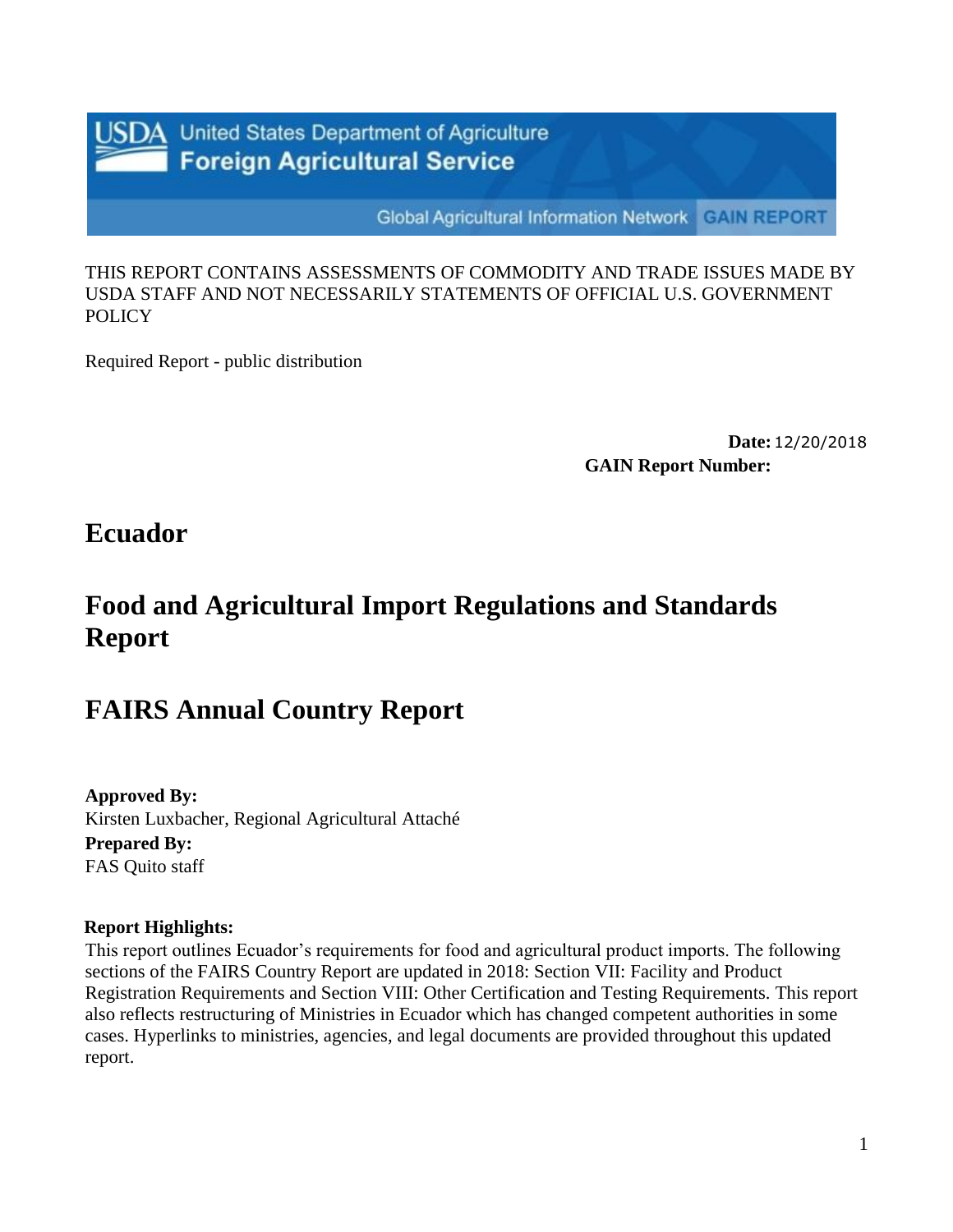## **Table of Contents**

| Section IV. Packaging and Container Regulations8                     |  |
|----------------------------------------------------------------------|--|
|                                                                      |  |
|                                                                      |  |
| <b>Section VII. Facility and Product Registration Requirements12</b> |  |
| <b>Section VIII. Other Certification and Testing Requirements13</b>  |  |
|                                                                      |  |
|                                                                      |  |
| <b>Appendix I. Government Regulatory Agency Contacts19</b>           |  |
|                                                                      |  |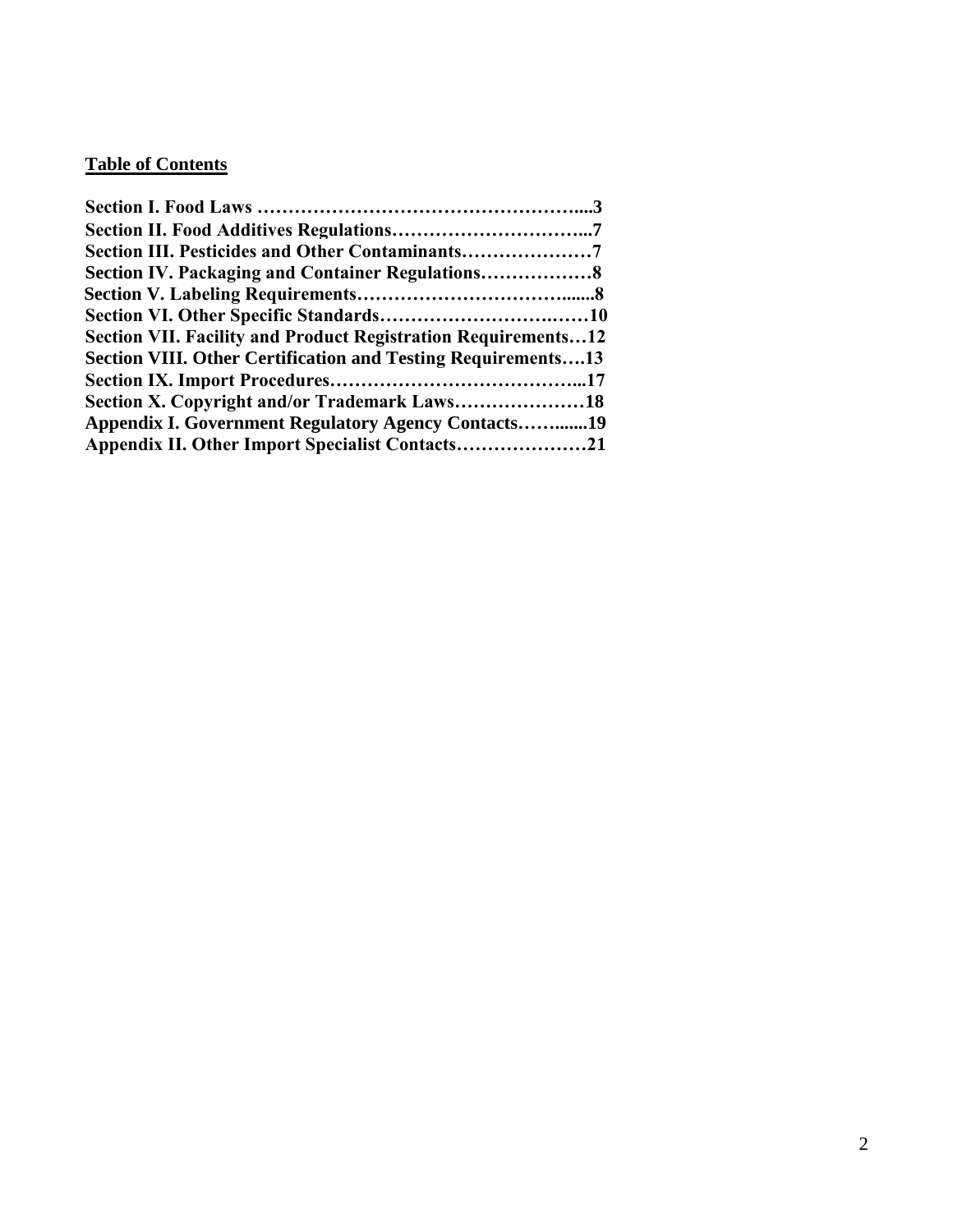**This report was prepared by the Office of Agricultural Affairs (OAA) of the USDA/Foreign Agricultural Service in Quito, Ecuador for U.S. exporters of food and agricultural products. While every possible care has been taken in preparation of this report, information provided may no longer be complete or precise as some import requirements are subject to frequent changes. It is highly recommended that U.S. exporters ensure that all necessary custom clearance requirements have been verified with local authorities through your foreign importer before the sales conditions are finalized. FINAL IMPORT APPROVAL OF ANY PRODUCT IS SUBJECT TO RULES AND REGULATIONS AS INTERPRETED BY BORDER OFFICIALS AT THE TIME OF PRODUCT ENTRY.**

#### **Section I. Food Laws:**

Ecuador's accession to the World Trade Organization (WTO) occurred on January 21, 1996. The country's Foreign Trade Law prohibits any economic, administrative, or technical practice that limits or discourages foreign and or domestic trade, free competition, or the local production of goods and services. Legislation only sanctions WTO specified corrective measures.

Ecuador maintains a number of tariff and non-tariff barriers that impede the importation of food and agricultural products. While the import tariffs are not excessive, technical barriers and sanitary/phytosanitary (SPS) restrictions are often problematic. Importers raise concerns that these measures are not established with the intent of protecting human, animal or plant health, but rather to restrict trade and limit the outflow of foreign exchange (i.e., dollars). Trade sources comment that Ecuador suffers from weak, inefficient government institutions that reinterpret the application of rules and their requirements. Administrative procedures are often deemed by importers to be cumbersome, requiring excessive documentation.

Food safety responsibilities are shared by the Ministries of Agriculture and Livestock (MAG) and Public Health (MoPH). Several agencies within these ministries handle the technical and administrative processes of prior authorization, inspection, and control of local and imported food and agricultural products.

Current rulemaking aims to build upon the Food Security Law (April 2006), which prohibits the development, use, and trade (including imports) of GE-derived products for human consumption. Despite the law being deemed unenforceable by the country's Attorney General, Congress in December 2006 passed a new health law expanding upon the earlier legislation's provisions: incorporating a prohibition against the acceptance of GE content food donations in the absence of a harmlessness analysis certificate. Ecuador has failed to enforce this legislation given its lack of an adequate control and certification system.

A food sovereignty provision is enshrined in the 2008 constitution. The [Organic Law on Food](http://www.wipo.int/wipolex/en/text.jsp?file_id=250538)  [Sovereignty](http://www.wipo.int/wipolex/en/text.jsp?file_id=250538) (May 2009) expands upon the constitutional provision by banning genetically-engineered crops and their seeds from Ecuador. Imports are only permissible with prior presidential authorization and approval of the National Assembly.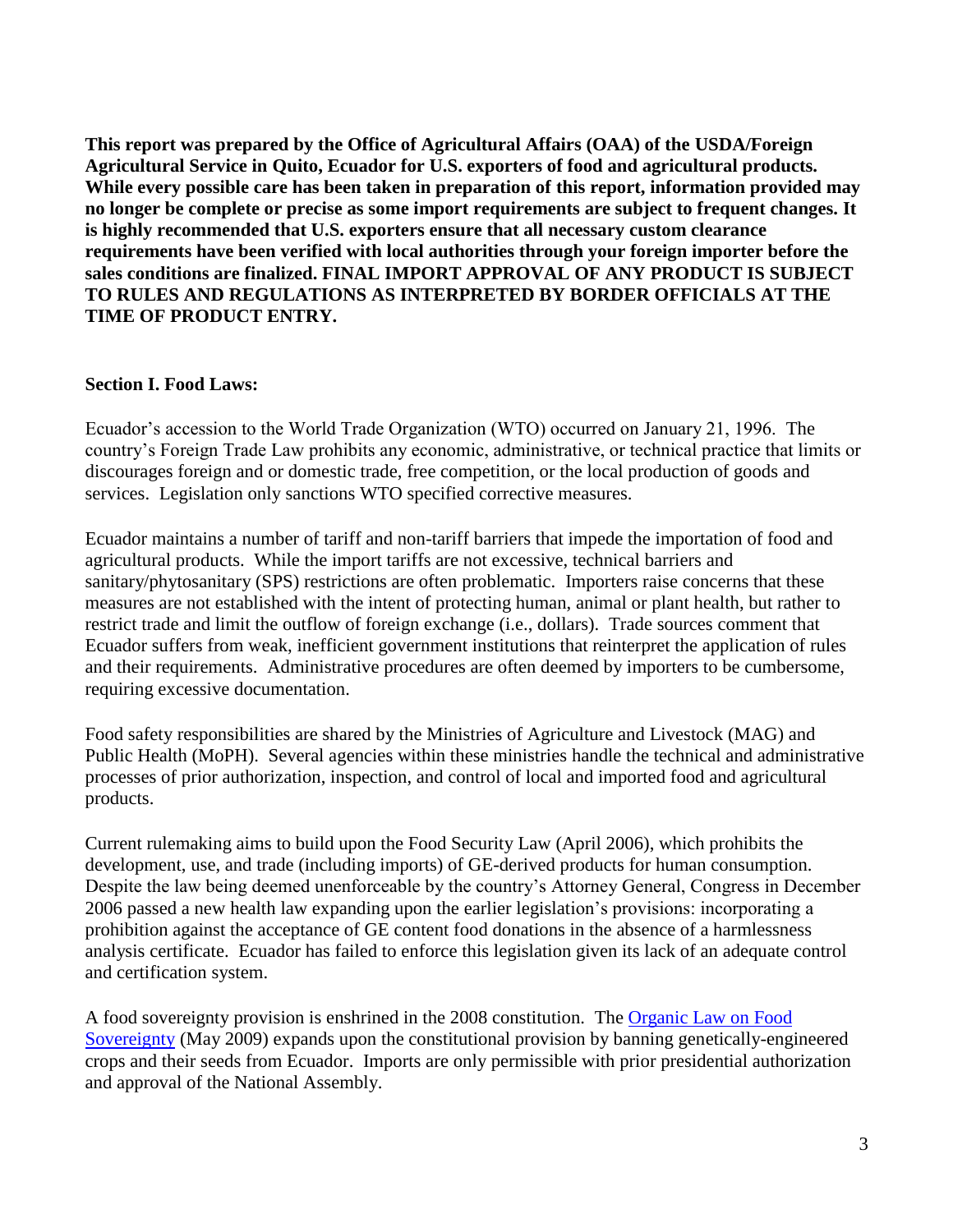## **A. The Official Register**

The Official Register (*Registro Oficial - ROE*) is Ecuador's equivalent of the U.S. Federal Registry. As such, the country's laws, rules of application, executive decrees, ministerial agreements, and national standards, enter into force the day after publication in the registry. The exception is when a specific date is otherwise established. Ecuador's constitutional court publishes the [Official Register,](http://www.registroficial.gob.ec/) informing the general public and stakeholders of new laws and other legal dispositions.

#### **B. Ministry of Agriculture and Livestock**

The Ministry of Agriculture is responsible for ensuring sustainable agricultural development by directing and evaluating all agricultural and livestock activities. Laws and regulations governing MAG's activities include:

- 1. [Organic Law of Rural Lands and Ancestral Territories](http://www.fao.org/faolex/results/details/en/c/LEX-FAOC166211/) (ROE 711, March 14, 2016): Regulates the use and access to ownership of rural land and outlines how property ownership must fulfill social and environmental functions. Regulates the ownership, administration, and redistribution of rural land as a production factor to guarantee food sovereignty, improve productivity, promote a sustainable and balanced environment and grant legal security to rights holders.
- 2. [Animal Health Law](http://faolex.fao.org/docs/pdf/ecu5452.pdf) (ROE 409, March 31, 1981): Aims to prevent, control, and eradicate illnesses in the national livestock population. The Ministry of Public Health and MAG are responsible for controlling the quality of animal origin products in the human food chain. These ministries are responsible for issuing food recalls and prohibiting trade in products deemed harmful to consumers. The law requires MAG authorization and sanitary certification prior to the export or import of animals and their by-products.
- 3. [Plant Health Law](http://faolex.fao.org/docs/pdf/ecu5453.pdf) (ROE 475, January 18, 1974): Aims to prevent and control the outbreak of plagues, illnesses and pests that could adversely affect local agricultural crop production. The law establishes regulations, conditions, and prohibitions for the export, import, domestic trade, and the production of certain plant products.
- 4. [Seeds Law](http://faolex.fao.org/docs/texts/ecu83172.doc) (ROE 594, May 26, 1978): Regulates seed import-export requirements and trade in seeds and seed by-products. Seed exporters-importers are required to register with the MAG.
- 5. Law for the Formulation, Manufacture, Import, Trade and Use of Pesticides and Similar Products for Agricultural Use: The law requires that importers, manufacturers, and distributors of pesticides and similar products used in agriculture register with the MAG. The law regulates the transport, storage, labeling, and advertisement of these products, and sets maximum residue levels for pesticides. This law is governed by the Andean Community (CAN) Decision 436 (amended by CAN decision 684, May 21, 2008).
- 6. Food Sovereignty Law (ROE supplement 583, May 5, 2009): The [Organic Law on Food](http://www.economiasolidaria.org/files/Ley_Soberania_Alimentaria_Ecuador.pdf)  [Sovereignty](http://www.economiasolidaria.org/files/Ley_Soberania_Alimentaria_Ecuador.pdf) (LORSA) declares Ecuador to be free of genetically-engineered crops and seeds.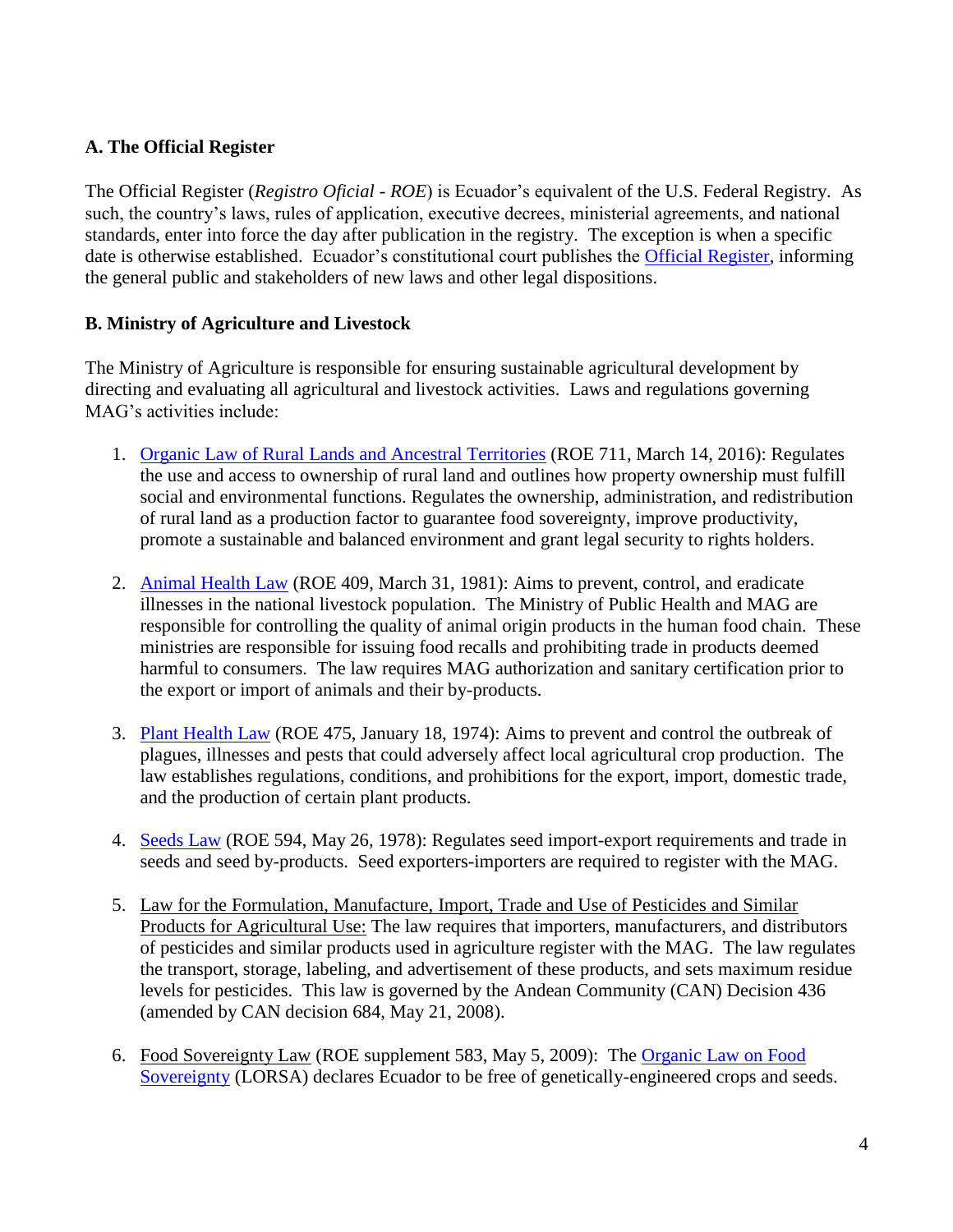7. Rural Land Law (ROE supplement 711, March 14, 2016): The Organic Law on Rural Lands and Ancestral Territories regulates the use of rural land and its agricultural potential. It also creates the agricultural public information systems with purpose of generating, managing, and providing timely information to producers and economic agents involved in agricultural production, agricultural markets, and services related to rural land.

#### **Agencies of the Ministry of Agriculture and Livestock**

- 1. AGROCALIDAD (i.e., the national sanitary and phytosanitary authority): This agency seeks to prevent the introduction and spread of (non-native) pests and diseases and is responsible for eradicating animal and plant pests and diseases. It enforces domestic legal norms, as well as regional and international standards regulating the import-export, manufacture, formulation, distribution, domestic trade, and end-use of agricultural products, pesticides, and veterinary products. AGROCALIDAD issues sanitary and phytosanitary certificates, harmlessness analysis, good agricultural practices, product quality, and production chain certificates.
- 2. Domestic and International Trade Office: This office reports to the Under Secretary for Agricultural Commerce. It collects and analyzes agricultural trade intelligence and production data; suggests policy and legislative changes; processes import authorization requests; and remits import authorization requests to AGROCALIDAD for sanitary certification and to the Under Secretary for final approval.

**Note:** Prior import authorization and license requirements for food and agricultural products are contained in the [Foreign Trade and Investment Council's](http://www.comercioexterior.gob.ec/comex/) (COMEX) Resolutions 585 and 590. These identify a positive list of agricultural products subject to prior MAG import authorization or licensing. These rulings apply to non-Andean Community of Nations products. **C. Ministry of Public Health** 

The Ministry of Public Health's National Control and Surveillance System (ARCSA) regulates the entry and consumption of (imported) processed food products, beverages, food additives, and pesticides. Laws and regulations governing its activities include:

- 1. Health Law (ROE Supplement 423, December 22, 2006): Requires importers to obtain a sanitary notification permit prior to the import, trade, production, storage, or transportation of processed food, beverages, food additives, and pesticides for domestic, agricultural, or industrial use. The law charges the Ministry of Public Health and its agencies with the responsibility for the inspection and control of all processed foods, beverages, and food additives. The law prohibits the import, trade, utilization, or development of foodstuffs derived from genetically modified organisms without prior authorization. Technical and scientific analysis documentation (acceptable to Ecuador's national sanitary authority) must be submitted. This law also specifies labeling instructions for GE content food products. Food donations containing GE content are subject to the same review and authorization process, and are subject to an interagency review/control system. The GE-related provisions of this law have yet to be enforced.
- 2. Sanitary Control and Notification Regulation [\(ARCSA-DE-067-2015-GGG,](http://www.controlsanitario.gob.ec/wp-content/uploads/downloads/2015/12/Resolucion_ARCSA-DE-067-2015-GGG.pdf) December 2015):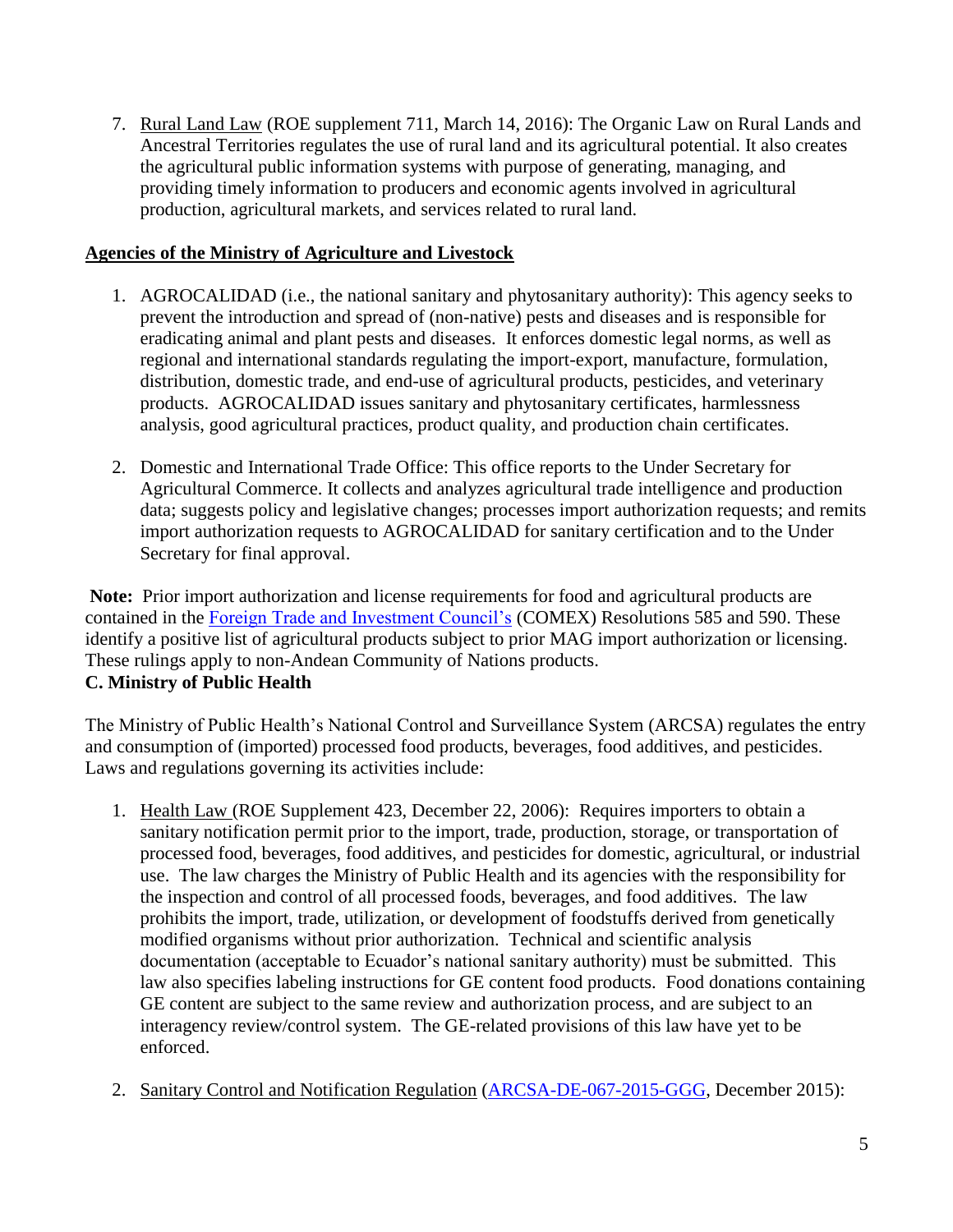Regulates the sanitary notification (registration) process for imports and domestically produced food and beverage products. It stipulates that sanitary notification is required prior to the import and distribution of food products. This regulation however provides differing requirements for domestically produced and imported products.

- 3. [Food Regulation:](https://aplicaciones.msp.gob.ec/salud/archivosdigitales/documentosDirecciones/dnn/archivos/REGLAMENTO_DE_ALIMENTOS.pdf) This regulation requires that all imported food products be authorized for free sale. It specifies container, packaging, labeling requirements, as well as manufacturing processes. The regulation also regulates the transportation, distribution, and trade of food.
- 4. Consumer Defense Law: Guarantees consumers' rights to quality goods and services at fair prices. The law applies to all private and public entities that import, export, manufacture, or distribute goods and services. It requires that consumers are given sufficiently clear and complete information to make informed decisions about a product or service they purchase. The consumer defense law establishes the product content information to be included on a label (including price, in the local currency), and weights expressed in Standard International Units of Measurement (SI). This law also requires the labeling of GE content food. The law's provisions, especially the GE-related ones, have yet to be enforced.
- 5. Regulation for the Authorization and Control of Food Publicity and Promotions (February 18, 2011): Regulates the promotion of food products. It affects promotional events for established, new-to-market, and imported food products.
- 6. Labeling Regulation (November 15, 2013): Regulates processed food products' nutritional labeling, as well as GE-content information.

## **D. Other Institutions Involved in Foreign Trade**

**The Ministry of Foreign Affairs (MoFA):** The lead foreign affairs agency. It works with the Office of the President to coordinate with MAG and the Ministry of Production, Foreign Trade, and Investment on policies and the enforcement of trade agreements. MoFA participates in commercial negotiations.

**Ministry of Production, Foreign Commerce and Investment**: The Moreno administration fused the Ministry of Industries and Productivity and the Ministry of Foreign Commerce to create this ministry. It chairs Ecuador's Foreign Trade Council and is the lead agency for trade negotiations. The ministry is responsible for trade, investment and industrialization policies. It seeks to improve Ecuador's business environment and increase domestic and international competitiveness.

**Ecuadorian National Standards Institute (INEN):** Ecuador's technical standards setting body. Ecuador's technical standards, called NTEs, define the characteristics of raw materials, intermediate products, and finished products marketed in Ecuador. INEN establishes inspection, analysis, measurement, and classification methodologies. It administers the local quality certification system, and implements and enforces the use of the International Measurement System. INEN enforces compliance with national technical standards, and serves as the Codex point-of-contact.

**Foreign Trade Council (COMEX):** Created as part of the Production, Commerce, and Investment Code (ROE 351, December 29, 2010), COMEX approves commercial policies and coordinates foreign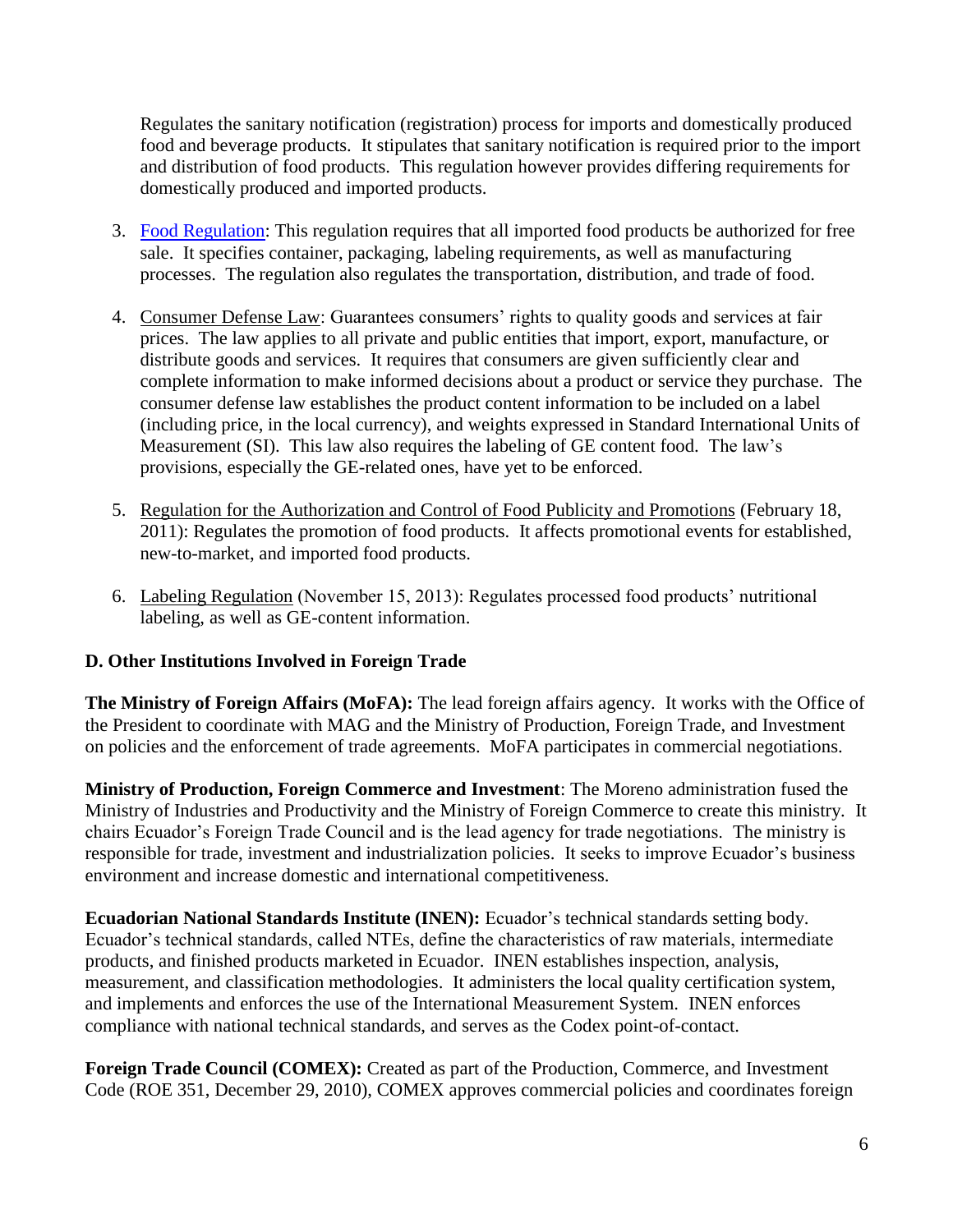trade.

**Ecuadorian Customs Service (SENAE):** Governed by the [Organic Code of Production, Trade and](https://www.aduana.gob.ec/codigo-organico-copci/)  [Investments,](https://www.aduana.gob.ec/codigo-organico-copci/) SENAE is responsible for borders and ports. It enforces the collection of import duties and taxes.

#### **Laws and regulations governing international trade include:**

Foreign Trade Law (ROE 82, June 9, 1997): Prohibits any practice or administrative measure limiting free competition or that obstructs domestic or international trade. The law allows for corrective actions to be applied in cases contemplated under WTO regulations.

## **Section II. Food Additives Regulations:**

Ecuador's Health Law, Food Regulation, and INEN's technical standard 2074-96 (NTE INEN 2074-96) established regulations and standards for food additives and their use. The Food Regulation stipulates that the import of food additives and their in-country utilization is permissible when: 1) use is innocuous to human health and 2) enters with the proper sanitary notification.

Technical standard NTE INEN 2074-96 is based on Codex standards and the FDA regulations. This standard establishes a positive list of allowed additives, regulations for tolerance levels, and a list of prohibited substances for human consumption. This positive list is periodically checked and modified according to new scientific, technological, and toxicological studies. NTE INEN 2074-96 and other technical standards and norms are available for sale. U.S. exporters may obtain copies by contacting INEN directly (see Appendix I).

## **Section III. Pesticides and Other Contaminants:**

The Formulation, Manufacture, Import, Trade, and Use of Pesticides Law requires manufacturers, importers and distributors to declare the chemical composition of pesticides. AGROCALIDAD's Plant Health Unit is the lead agency for applying this law and enforcing its requirements.

Ecuador has not set its own maximum tolerance levels. In lieu of these, Ecuador applies Codex maximum residue limits (MRL). Other maximum tolerance levels established by internationally recognized institutions (e.g., the U.S. Environmental Protection Agency) are also accepted. MAG will detain agricultural products suspected of being contaminated with excessive pesticides or similar products. If testing confirms an excessive MRL level, the product will be destroyed without compensation.

## **Section IV. Packaging and Container Regulations:**

Ecuador's Food Labeling regulations stipulate: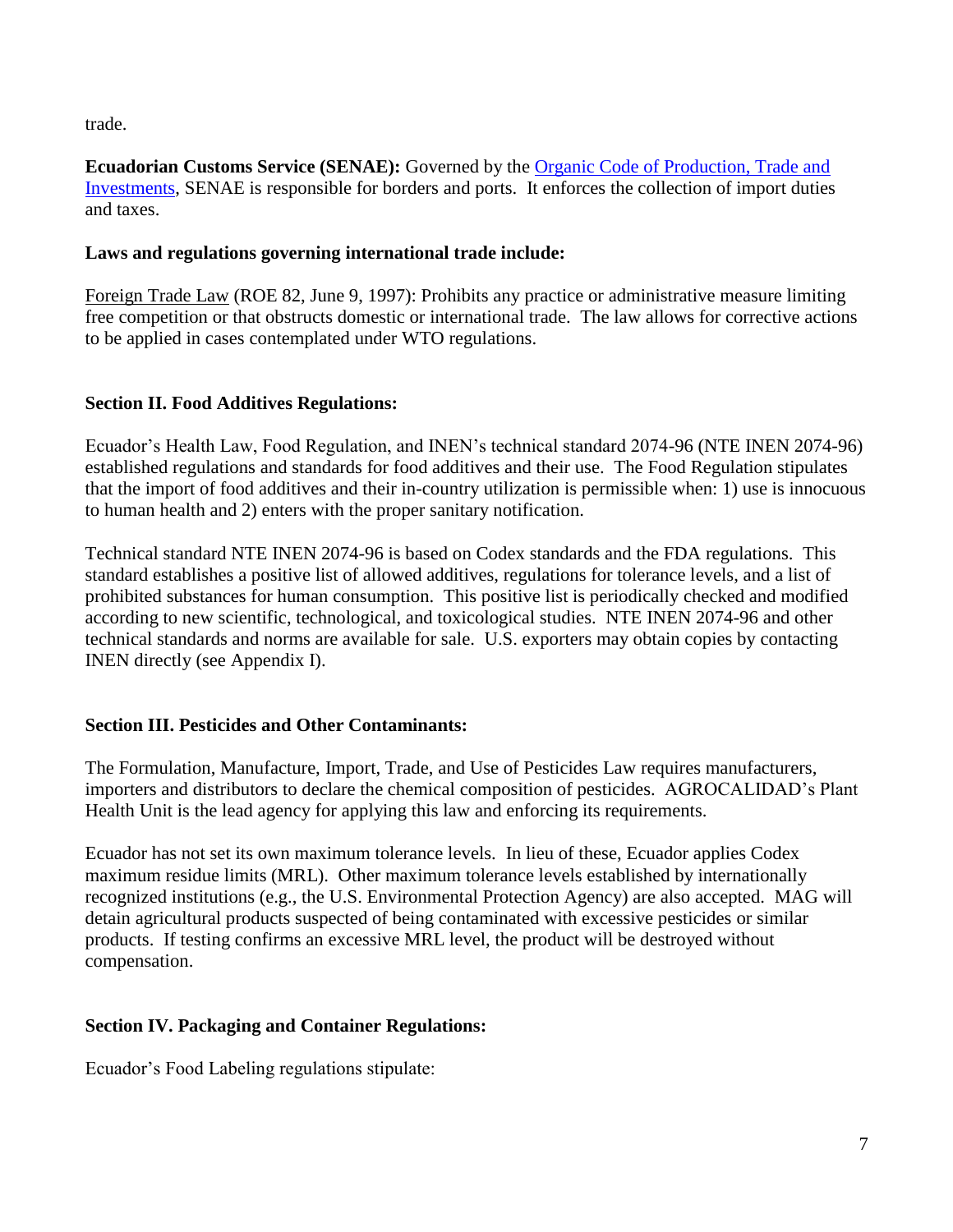Food containers must have an adequate shape, capacity, and seals. No further explanation of what is deemed "adequate" is available.

- Containers should be made of the proper materials, adequate for the physical-chemical nature of the food to be contained. Product protection, conservation, and identification must be guaranteed throughout a product's shelf life.
- Meet national technical standard (NTE) established for each product or group of products.
- Label must promote recycling or re-use of the packaging material or container.

## **Section V. Labeling Requirements:**

#### **A. General Requirements**

Ecuador's Health Law, Sanitary Notification process, and the Food Labeling regulations, and INEN's technical standards 1334-1:2011, 1334-2:2011, and 1334-3:2011 (NTE INEN 1334-1:2011, NTE INEN 1334-2:2011 and NTE INEN 1334-3:2011) provide labeling requirements for processed food products.

Food containers must have a printed or affixed label. Imports will be allowed to clear Customs once a Spanish language sticker label is affixed that meets the requirements needed for the product to be marketed in Ecuador. An expiration date (i.e., "good through"), lot number, the sanitary notification code, the list of ingredients, and name of the importer reading "*Importado por*…" are required.

A label is not permissible that contains words, pictures or other representations highlighting a product's medicinal, therapeutic, preventive, curative, nutritional, or special features which may misrepresent the real nature, origin, composition or quality of the product.

When small product size limits the possibility of listing all required food label information, the required information must alternatively be printed on the larger packaging container that contains several units of the product. This is the case for candy, chocolate, and most confectionery products. Ecuador's solid waste management regulations require that every product label must promote recycling or re-use of the packaging material or container.

Ecuadorian standards do not differ significantly from those established by the United States. Standards are based on Codex and U.S. Food and Drug Administration (FDA) stipulations. Ecuador accepts FDA standards in the absence of a local standard.

#### **B. Nutritional Labeling Specific Requirements**

The Ministry of Public Health's Food Labeling regulation (November 29, 2013/ Executive Agreement 4,522 and published in the Official Registry as R.S. SP134) stipulates that all processed food products sold in Ecuador must contain a traffic light signal on the label highlighting sugar, salt, and fat content (see the below picture for an example).

Ecuador's NTE INEN 1334-2:2011 specifies the minimum package nutritional labeling requirements for processed food products. Ecuador is basing this standard on Codex and FDA guidelines. Ecuador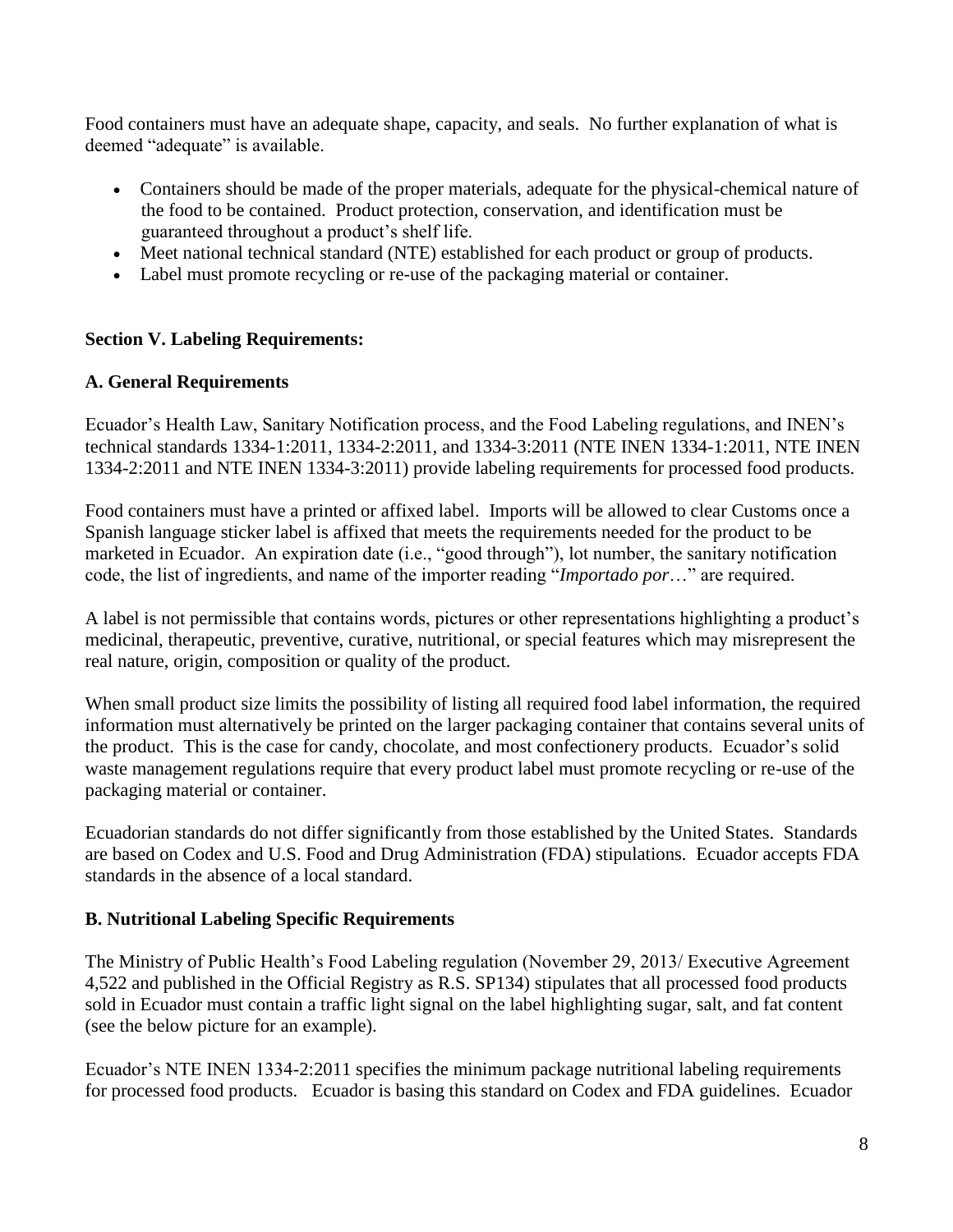refers to the United Nations' Food and Agriculture Organization (FAO) and World Health Organization (WHO) for recommended daily intake (RDI) values.



## **Mandatory Nutritional Labeling, Exceptions and Special Dispositions**

**Foods Containing Insignificant Quantities of Nutrients:** An insignificant quantity is defined as permitting the declaration "zero." The exception applies to total carbohydrates, dietary fiber and protein for which an insignificant quantity is defined as being less than one gram. Products exempted include grain coffee, tea leaves, soluble tea, and unsweetened coffee, as well as dehydrated vegetables for seasoning, flavor extracts, and food colorings.

**Dietary Supplements:** The exception does not apply to dietary supplements packaged as conventional foods (e.g., breakfast cereals), subject to NTE INEN 1334-2:2011 requirements.

**Packaged Food:** These products are exempt only if they are shipped in bulk and are not meant for direct consumer sales, but are imported for use by the food processers (e.g., bulk-packaged sweet corn to be re-packaged and sold as a vegetable mix).

**Fresh Food Products:** Fresh fruits and vegetables and seafood (fresh/frozen) are exempt.

**Genetically-Engineered Ingredients:** Ecuador's Food Labeling Regulation and INEN's technical standard 022 (NTE INEN 022) stipulate that all processed food products with a GE content of 0.9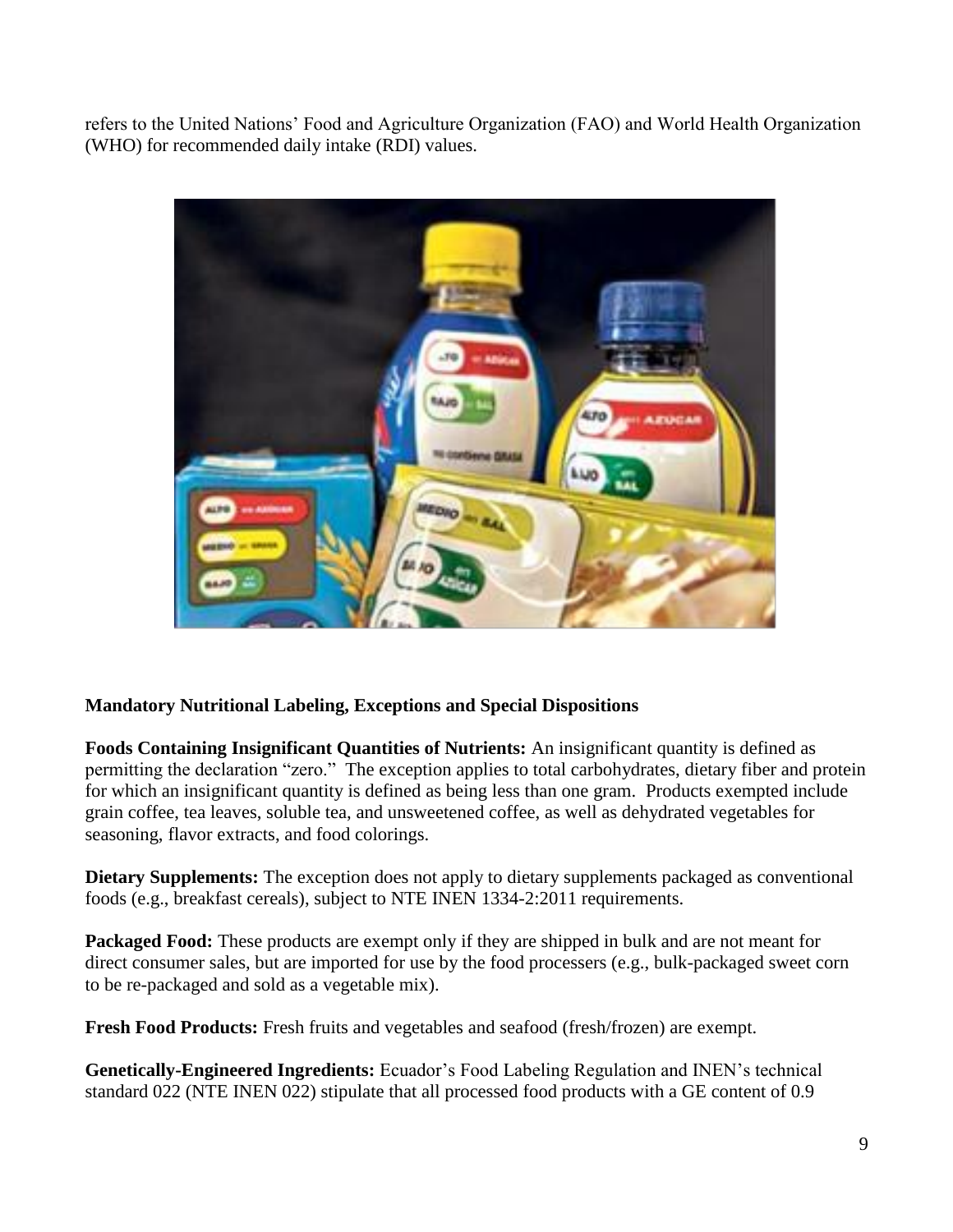percent or greater are required to state on the front panel label that the product contains GE content in Spanish *"CONTIENE TRANSGENICOS."* The word *"TRANSGENICO"* must be included after the ingredient on the ingredients list

#### **Section VI. Other Specific Standards:**

#### **A. Wine, Beer and other Alcoholic Beverages**

Imports of alcoholic products require prior Ministry of Public Health authorization in addition to sanitary a notification. For container requirement purposes, imports must comply with INEN regulations PyM 1992-20, PyM 1992-17, and PyM 1992- 21. Alcoholic products and beer must incorporate the following text on their front label:

- *"Importado por*… (name of the representative or importing company)," alcohol-by-volume, and the capacity of the bottle in cubic centimeters.
- A health advisory note stating*: "Advertencia: El consumo excesivo de alcohol causa graves daños en su salud y perjudica a su familia. Ministerio de Salud Pública."* The warning must appear on the main or secondary label and indicate that it complies with Disposition 1,828 of the decree issued on June 10, 1994.

Alcoholic products and imported beers sold in Ecuador that do not fulfill these requirements are considered contraband material by the local authorities.

#### **B. Products Samples and Mail Order Shipments**

Import and export regulations establish that samples are exempt from the payment of import duties, value-added tax (IVA), and special consumption tax (ICE) when the cost-insurance-freight (CIF) value does not exceed \$400 or its equivalent in other currencies. However, a fixed cost of \$42 per package will be applied to each shipment. Merchandise exceeding this value will pay (for the excess) the established tariff for imports.

For exemption treatment, samples without commercial value are required to:

- Be shipped by the manufacturer, its representative, or the authorized exporter.
- The addressee shall be a company or an importer dedicated to this commercial activity.
- The documentation (commercial invoices, transportation invoices or others concerning the shipment), shall contain marks and notations clearly indicating that the products are samples without commercial value.
- Product samples must carry a statement indicating that these are samples without commercial value, whose sale is forbidden. Customs may mark samples with perforations or break seals in order to impede their sale.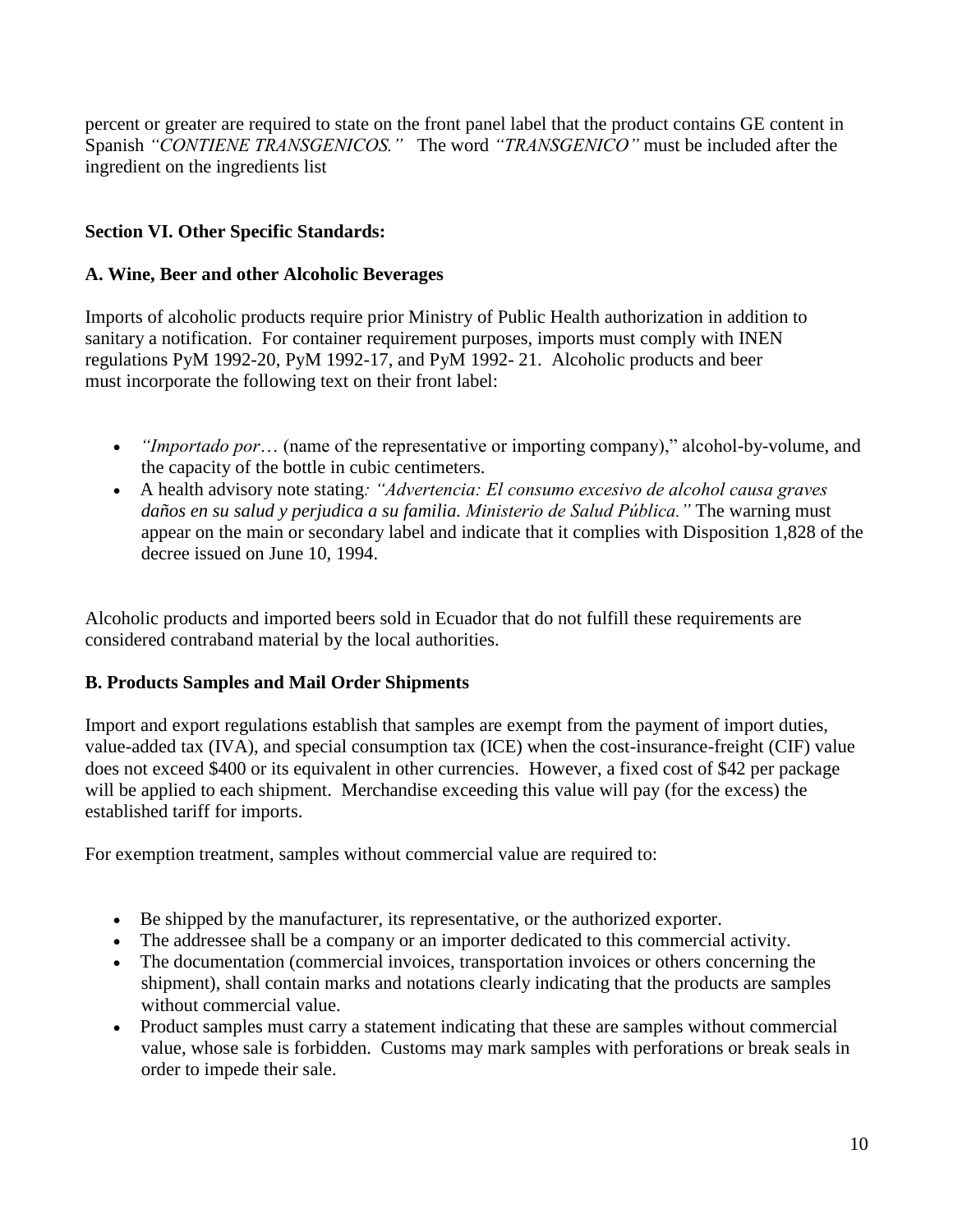Correspondence and small packages (up to four kilograms) are exempt from taxes but will pay the fixed cost mentioned above. Other types of packages and international postal cargo leaving or entering the country, with or without commercial purposes and made by any type of mail agency, are subject to the payment of the corresponding taxes in relation to their normal CIF value.

Similarly small packages, other packages, and postal cargo and samples without commercial value, exempt or not of taxes, whose CIF values do not exceed \$160 will clear Customs with a simplified declaration. Although samples can be permanently imported, the nationalization process is prone to complications. For samples that will be used as an ingredient in the development of a food product, obtaining a sanitary authorization is recommendable.

The import (and export) by mail of products such as narcotics, explosives, tobaccos, liquors, inflammable products and other dangerous or contaminant substances are forbidden.

## **C. Animal Imports**

- Animals must come from zones in which no infectious/contagious illnesses were present, during a specific period of time prior to shipment. Ecuador follows World Organization for Animal Health (OIE) standards.
- Animals must be immunized (following AGROCALIDAD mandated vaccinations).
- Laboratory test/exam results indicating a negative presence of infectious/contagious diseases.
- Animals should be treated for parasites, as well as should be in good physical condition without clinic symptoms of infectious/contagious diseases.

## **D. Plant/Plant Material Imports**

- The product must be free of soil or of animal or vegetal products in decomposition.
- Use of poor quality, re-used, infected or infested packaging material is prohibited.
- The plant breeding material must come from a country or area known to be free of pathogens or diseases.
- AGROCALIDAD requires that products be accompanied by a fumigation or quarantine treatment certificate signed by the competent authority in the country-of-origin.

Authorized animal species and plant varieties can be found in the **APHIS library**.

#### **Section VII. Facility and Product Registration Requirements:**

#### **A. Facility Registration**

AGROCALIDAD Resolutions [003](http://www.agrocalidad.gob.ec/wp-content/uploads/2013/10/resolucion-003-manual-para-el-registro-de-empresa-productos-de-uso-veterinario.pdf) and [217](http://www.agrocalidad.gob.ec/documentos/dia/resolucion-0217_habilitacion-de-empresas_15-09-2016.pdf) mandate the registration of processing facilities for veterinary inputs for livestock (including veterinary drugs, feed, and supplements) and for livestock products and byproducts prior to import permit authorization.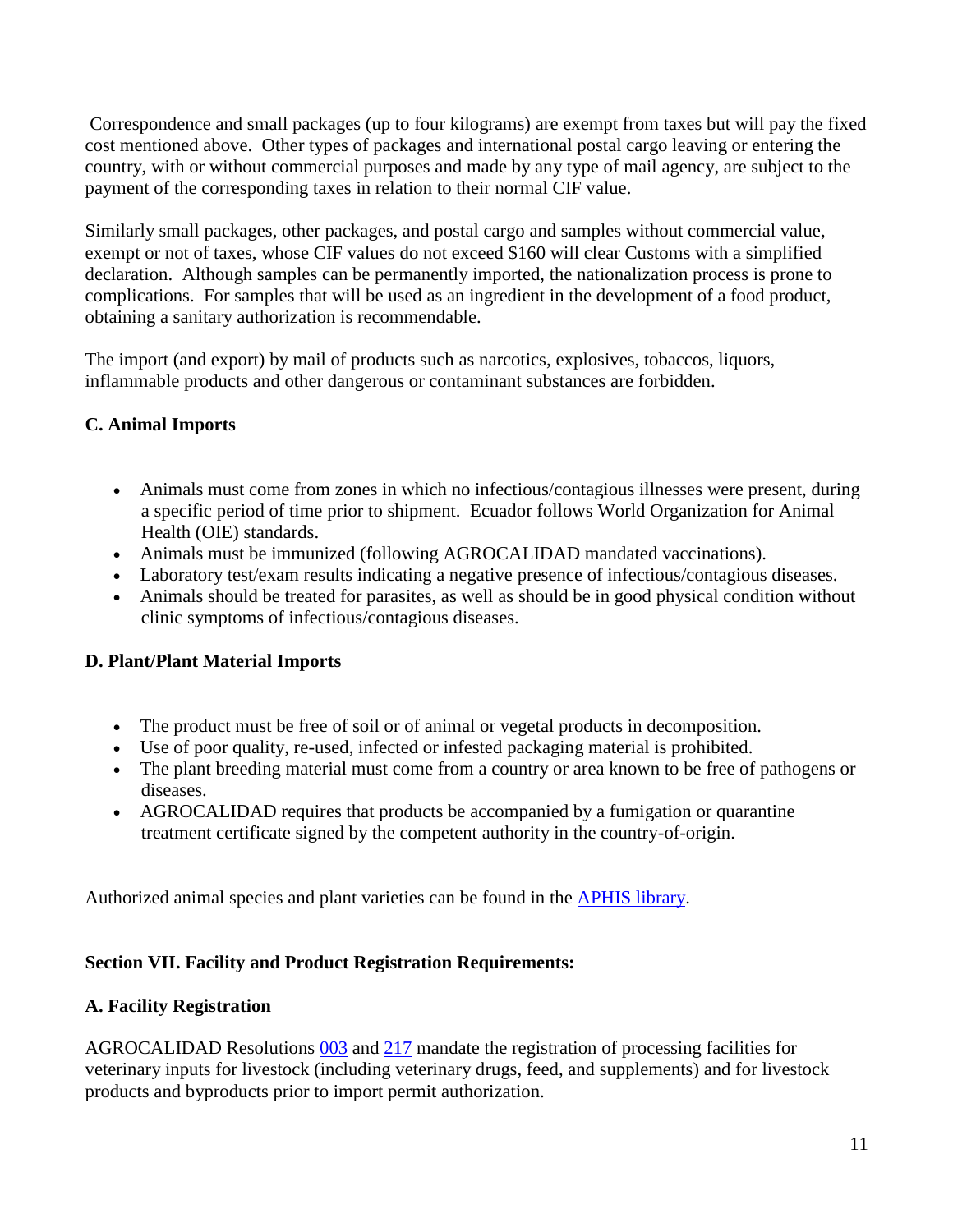**Meat Plants and Dairy Facilities Accreditation:** AGROCALIDAD requires the registration of meat production plants and dairy facilities prior to the issuance of import permits.

**Poultry Farms:** AGROCALIDAD requires the registration of poultry farms producing eggs and poultry meat and products for export to Ecuador. It reserves the right to request biosecurity certification.

**Livestock Genetics Export Facilities:** AGROCALIDAD requires the registration of livestock genetics facilities and quarantine facilities (in the case of live animals) prior to issuance of import permits.

## **B. Product Registration**

Exporters of plant and animal products to Ecuador must be registered with AGROCALIDAD. A sanitary notification must be obtained from the Ministry of Public Health's National Control and Surveillance System (ARCSA) to import processed products.

#### **Registration of Agricultural and Livestock Inputs**

Individuals or companies importing or producing agricultural and livestock inputs (seeds, plants and plant breeding material, improved animals, semen, fertile eggs and embryos) must register with AGROCALIDAD. The validity of the registration is indefinite, but it can be canceled due to noncompliance with the dispositions stated different laws and accompanying regulations.

#### **Registration of Processed Products**

ARCSA regulates the entry and consumption of (imported) processed food products, beverages, food additives, food supplements, and pesticides. Before any of these products are imported to Ecuador, a sanitary notification must be obtained. A detailed overview of this process is provided in Section VIII.

## **Section VIII. Other Certification and Testing Requirements**

#### **A. Sanitary Notification**

To protect consumer health, Ecuador's Health Law establishes that all national or foreign processed food products and additives must obtain sanitary notification prior to their import and sale in Ecuador. The Sanitary Notification Regulation [067](https://www.controlsanitario.gob.ec/documentos-vigentes/) (December 2015) stipulates that the sanitary notification petition can be filed by the (foreign) manufacturer or by its Ecuadorian legal representative. In either case, the notification belongs to and will be issued on behalf of the manufacturer, unless specifically requested otherwise. Several notifications can be issued for different holders if applicable, as long as each applicant fulfils all the requirements. A different notification number will be issued for each notification holder.

The sanitary notification for imported products is granted by confirmation (or equivalence) 10 to 15 working days after filing a "correct" application with the National Sanitary Control and Regulation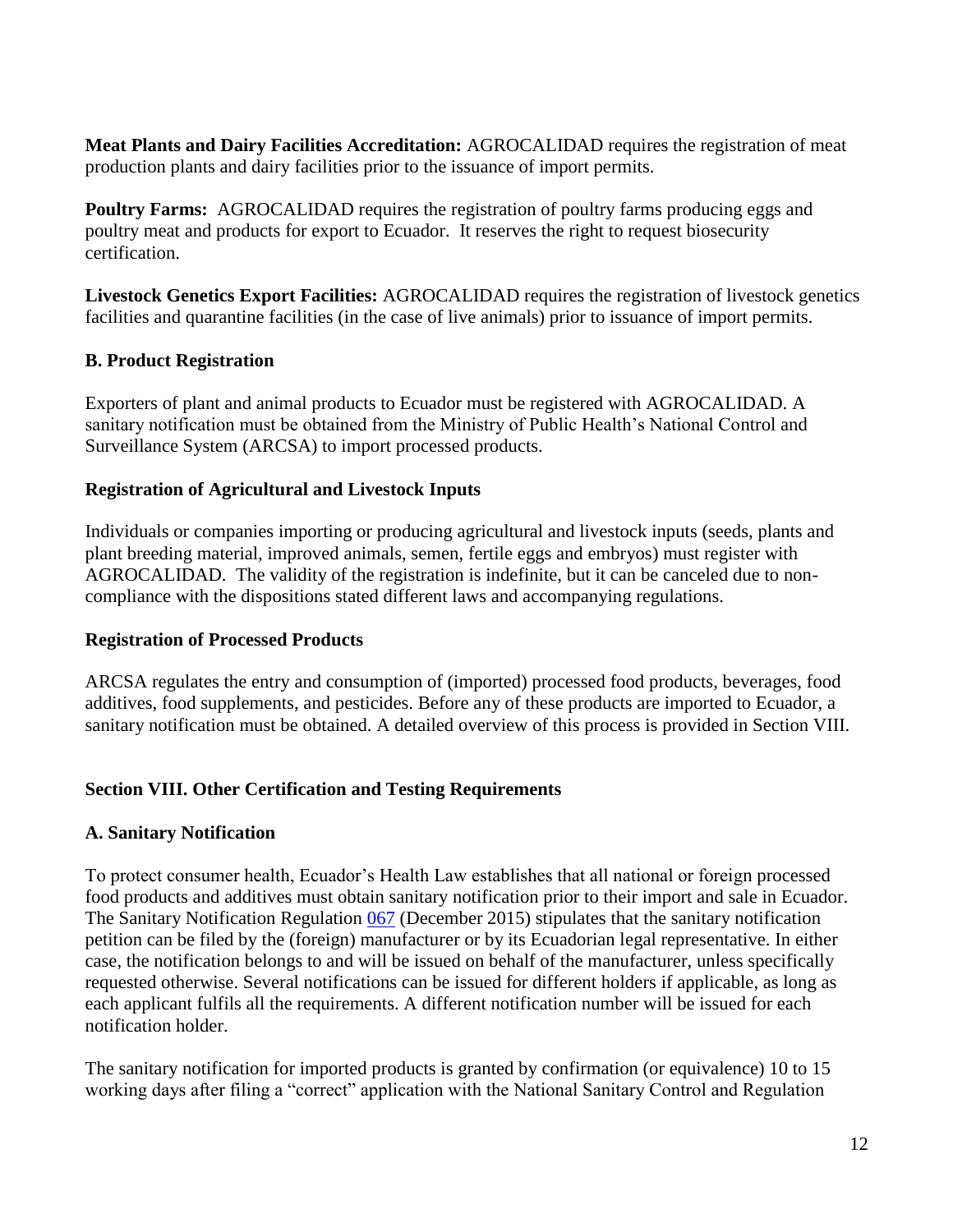Agency (ARCSA) and payment received. There is a procedure in place to review documentation in case of observations to documents; filers will be advised of any observations within three days. The sanitary notification can be requested by product or by line of production.

In the case of line of production the processing plant must have a certification in place equivalent or higher than the Good Manufacturing Practices Certification issue by ARCSA (Ex: HACCP). In the case of sanitary notification by line of production, all products manufactured under the same process will use one sanitary notification number.

The sanitary notification is valid for a period of five years. The notification fee is approximately \$904 per item (applies to items originating outside of Ecuador). Before the notification takes place, the product must pass a certified laboratory analysis (costing roughly \$400). In the case of sanitary notification by line of production the cost is around \$1900. The down side of using sanitary notification by line of production is that certifications are usually issued on a yearly basis, so if the certification is expired at the time of production a new sanitary notification number will need to be requested.

Applications must be electronically filed with the ECUPASS system and include: 1) the name and address of the person or entity under whose name the sanitary notification is requested; 2) name, phone, and full address of the manufacturer; 3) product name in full, including the brand name; 4) product description; 5) an ingredient list or composition formula (in percentages) used in the product (including additives) declared by the manufacturer in descending order; 6) production code interpretation; 7) shelf life; 8) packaging information declaring the type of container and content expressed in International Measurement System (SI) units and conservation conditions, and; 9) the signatures of legal representative of the company and technical expert.

Additional documentation includes:

- The manufacturer's certification or the product owner's authorization granting the importer permission to register the product.
- A certificate of free sale, sanitary/phytosanitary certificate, or an export certificate issued by the competent authority in the country of export.
- A technical report describing the product's general processing procedures.
- Description and interpretation of the batch code.
- Physical and chemical specification of the packaging/container material in any format issued by the packaging manufacturer or distributor.
- An original product label and the project label in Spanish-language that meets INEN technical standards and related regulation.
- A phytosanitary certificate is required for: 1) walnuts without shell; 2) almonds; 3) hazelnuts; 4) raisins; 5) prunes, and; 6) pine nuts for human consumption that have not undergone a transformation process.
- Organic products must be accompanied by corresponding organic certification verified by AGROCALIDAD.

Nutrition table statements on the product label must be supported by a signed technical report issued by an INEN-accredited lab. This can be requested during the post-issuing inspection along with a stability study/card, a signed technical declaration of the product's shelf life, or its maximum consumption time.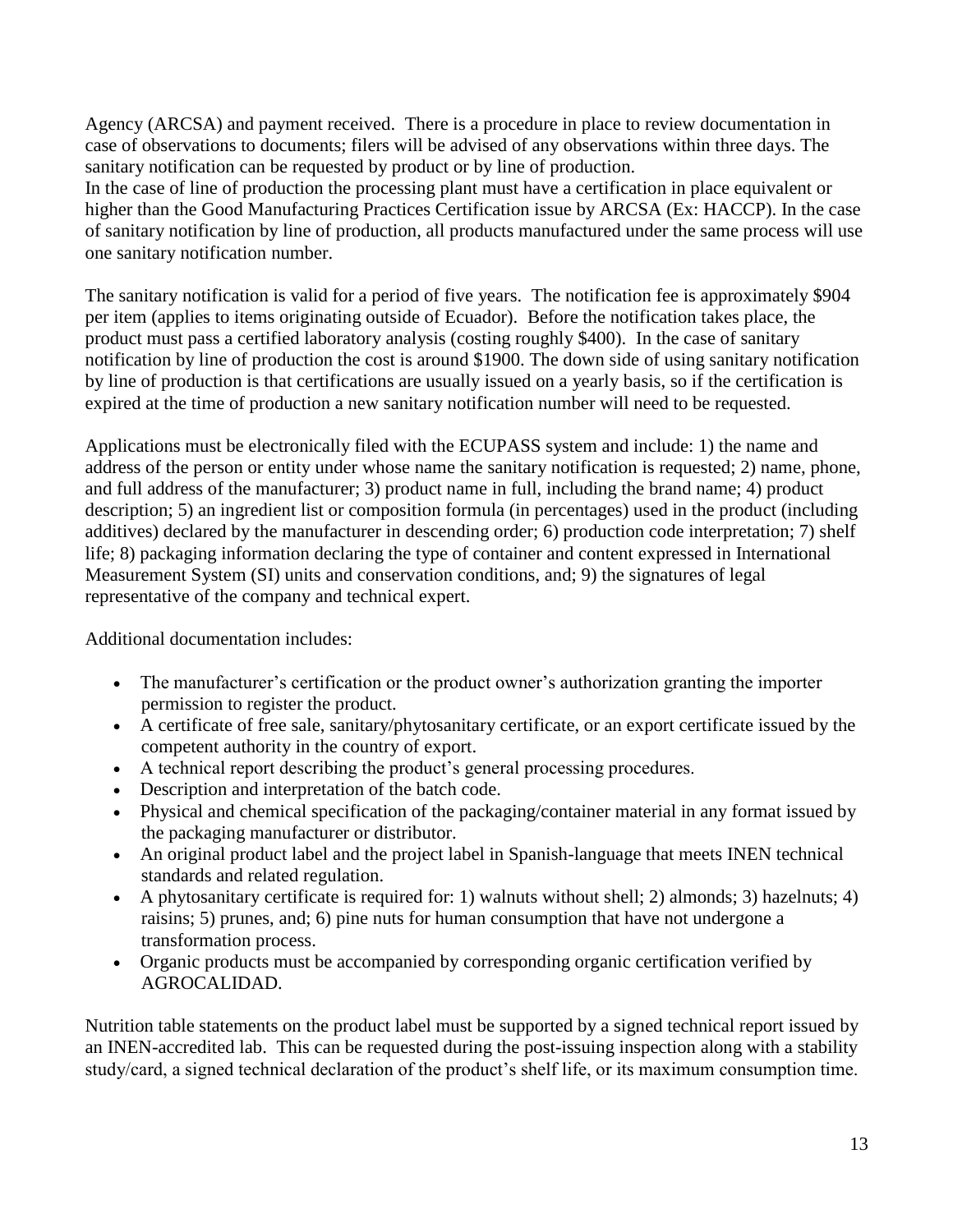ARCSA Regulation 028 (February 2017) regulates food supplements, or products that claim a specific nutritional characteristic. For these products, in addition to the requirements listed above, the following need to be presented:

Quality of the finished product:

- Organoleptic and physicochemical specifications established by the manufacturer and those applied under the Ecuadorian Technical Standard for Nutritional Supplements (NTE INEN 2983), such as levels of aflatoxins, heavy metals, value of peroxides;
- Microbiological specifications according to the limits established in the Ecuadorian Technical Standard for Nutritional Supplements (NTE INEN 2983);
- Physical and chemical specifications of the primary packaging material issued by the manufacturer or distributor.

Intentional benefits or nutritional and health claims:

 Guidelines established in NTE INEN 1334 – 3 Food Products for Human Consumption, Part 3 Requirements for Nutritionals and Healthy Declarations must be taken as reference. In the absence of national guidelines, international official standards are accepted, such as: Codex Alimentarius, EFSA (European Food Safety Authority), FDA (Food and Drug Agency), official monographs or scientific articles.

Prior to requesting a sanitary notification, an importer/distributor will need to obtain from the Ministry of Health a sanitary certificate from the storage facility where imports will be warehoused (a cost of \$180). A new sanitary notification permit is needed when a product's composition, conservation process, nature of its container, or manufacturer changes. A new permit is also required if not obtained by line of production whenever there is a substantial modification (more than 1 percent) of: 1) colorings; 2) flavorings; 3) sweeteners; 4) conservation agents, and/or; 5) nutritional additives. Non-Spanish language documents must be translated. Foreign documentation must be authenticated by the Ecuadorian consulate of jurisdiction or have an *apostille* [certificate](https://travel.state.gov/content/travel/en/legal/travel-legal-considerations/internl-judicial-asst/authentications-and-apostilles/apostille-requirements.html) affixed.

In the case of processed foods that are imported and then packaged, they must obtain the sanitary notification as a foreign product for importation; when packaged it must obtain the sanitary notification as a national product for later commercialization.

According to industry sources, the sanitary notification regulation provides a registration exemption for food ingredients that are utilized by local food manufacturers in final products that enter with their own sanitary registration. To be eligible to import product under this provision, the product must arrive with prior authorization. Obtaining approval is highly cumbersome, requiring proof that the ingredient will not be commercialized prior to undergoing substantive transformation. This authorization/certificate needs to be requested on ECUPASS system for each shipment.

## **B. Sanitary and Phytosanitary Certification**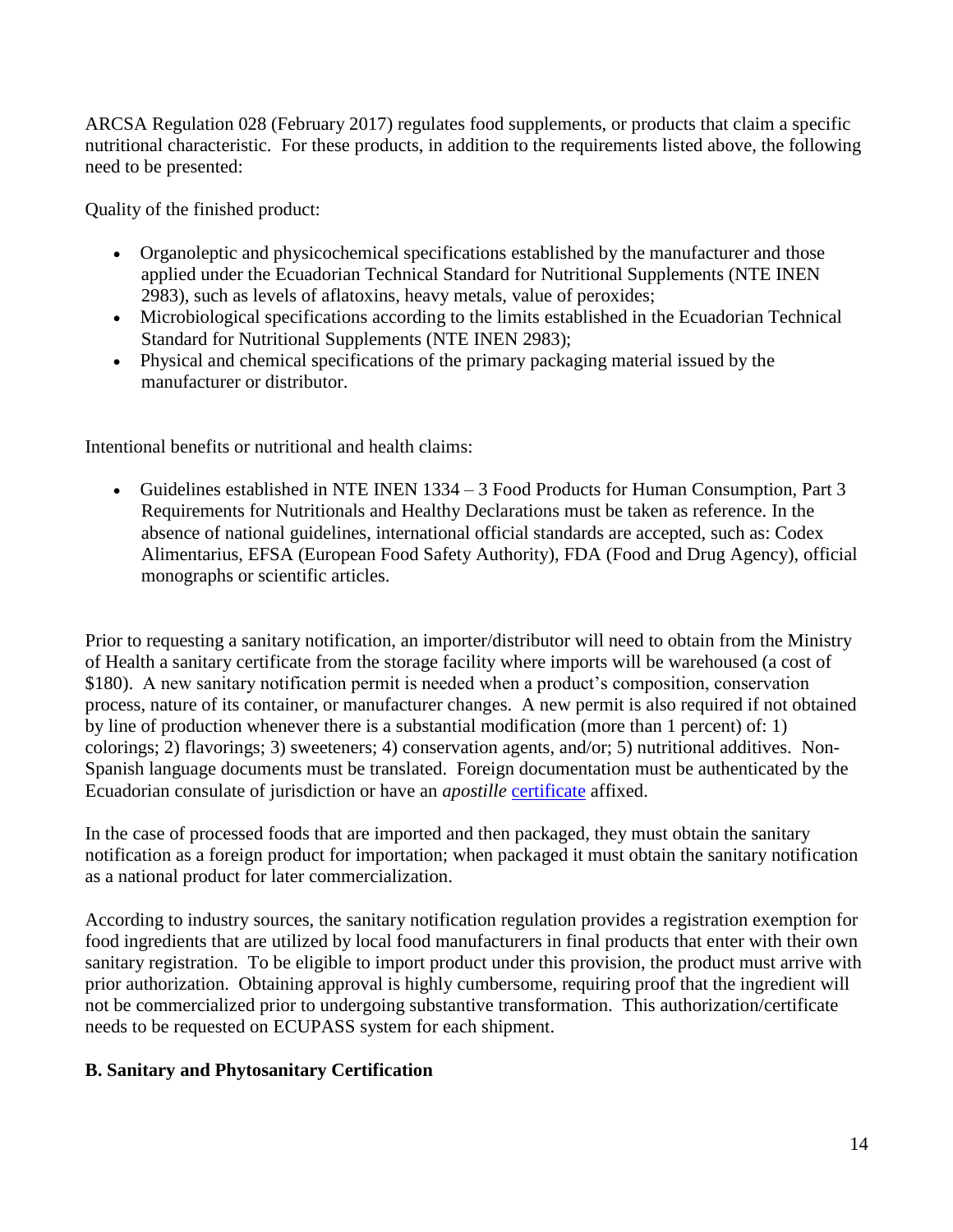Importers of animal and plant products must request an import permit from AGROCALIDAD prior to shipment. Prior administrative authorization must also be requested for the import of most commodities, which requires approval from both AGROCALIDAD and the Ministry of Agriculture's Under Secretary of Agricultural Commerce.

The exporter must be registered with AGROCALIDAD and needs to provide the importer with the official country of origin health certificate for each product. For U.S.-origin animals, plants, and animal and plant derived products, Ecuador only accepts health certificates issued by USDA's Animal and Plant Health Inspection Service (APHIS) and USDA's Food Safety and Inspection Service (FSIS).

An Import Customs Declaration (import permit - DAI) is required. Certain imports require Ministry of Agriculture or Ministry of Public Health import authorization. For Ministry of Agriculture requests, these are submitted to the Directorate for Domestic and International Trade. The following must be included in the request:

- The Import Customs Declaration (DAI) (see Section IX Import Procedures).
- Requisition Note (original and three copies).
- Pro-forma Invoice (original and three copies).
- Prior Import Authorization form (original and three copies).
- For imports of animals and other products of animal origin, the importer must include a payment receipt of the import fee at the National Agricultural Development Bank (BNF).

An individual or collective pedigree certificate must be included for the import of pets and breedcertified animals.

AGROCALIDAD verifies the documentation and issues the corresponding sanitary or phytosanitary permit. If the documents are not in correct order, AGROCALIDAD will return the application to the Domestic and International Trade Directorate denying import authorization.

An AGROCALIDAD sanitary or phytosanitary permit specifies under what conditions and what type of treatment products are allowed to enter Ecuador. Despite a product being granted a sanitary or phytosanitary certificate, ultimately final import approval rests with the Under Secretary of Agricultural Commerce.

For dairy products that are regulated by AGROCALIDAD, CAN Resolution 1352 requirements are applied. In order to fulfil the requirements under this resolution AMS Sanitary Certificate for Exports is accepted.

#### **C. Control of Products at Retail/Wholesale Distribution**

The Ministry of Public Health has oversight of processed food products and additives sold in Ecuador. If a product does not meet the minimum quality standards, or lacks sanitary registration, it can be confiscated and destroyed. The Ministry of Public Health in coordination with the Ministry of Agriculture controls products of animal origin destined for human consumption. Trade in items deemed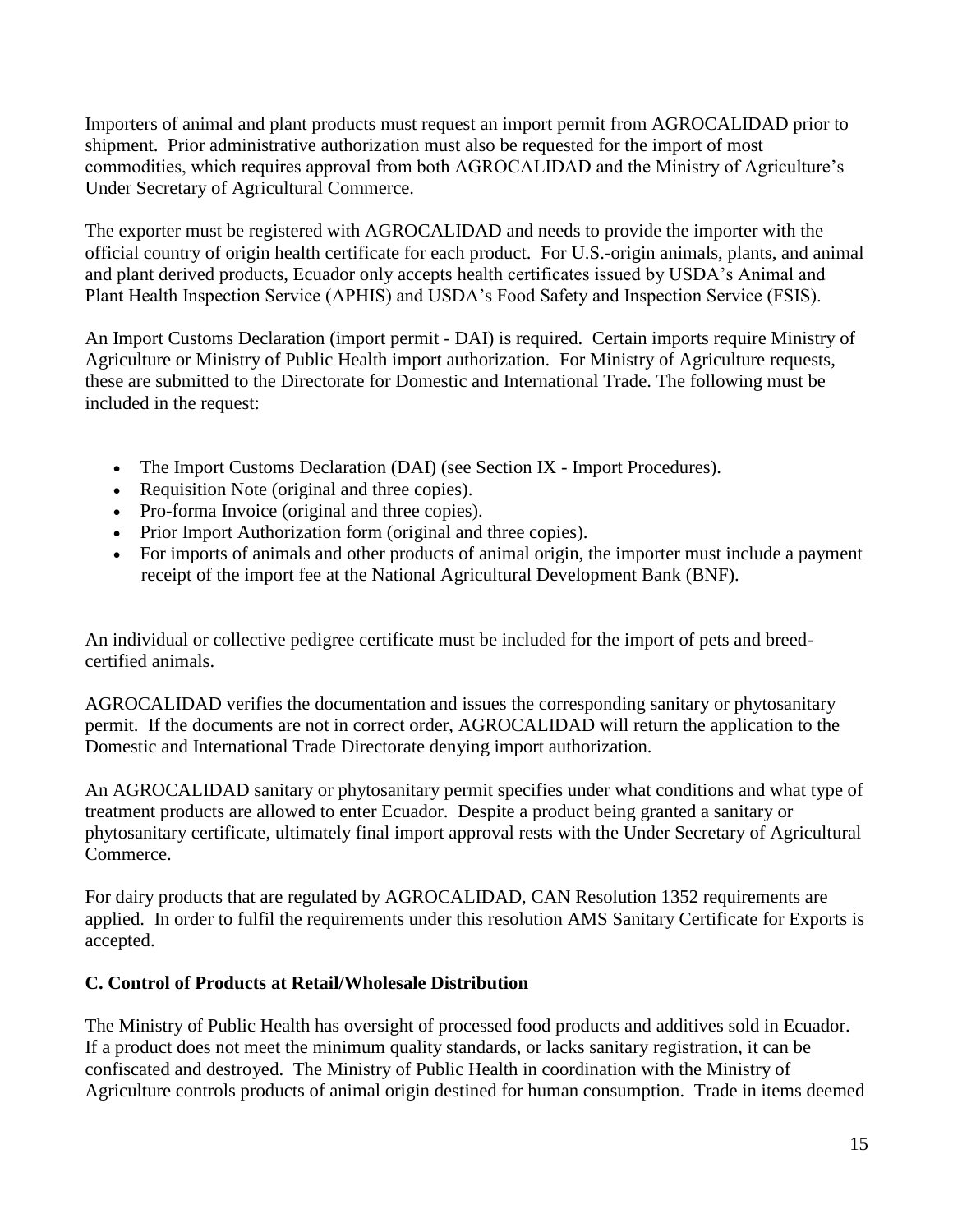harmful to human health is prohibited.

AGROCALIDAD or other designated entities may inspect commercial and industrial facilities storing and selling seeds to verify the health status of the plant breeding material. If plant pests or infectious diseases are present, staff will declare either an "Observation Zone" or "Quarantine Zone." If necessary, infected material will be destroyed.

## **D. Conformity Certificate**

Ecuadorian National Standards Institute, in accordance with COMEX Resolution 016, requires a conformity certificate for products listed in the resolution. Each imported processed food product lot must be certified as having been produced according to INEN standards. Importers are allowed, alternatively, to present a manufacturer data sheet (*ficha técnica*) that details product formula or the manufacturing process followed. Currently, an importer self-declaration is being accepted on a case-bycase basis.

## **Section IX. Import Procedures:**

Ecuadorian importers expect that their exporting counterparts will obtain all necessary export permits and licenses and arrange for logistics to the U.S. shipping port. Imports in Ecuador are handled at the individual level or by a company. An import customs declaration (import permit - DAI) is required. Certain imports require Ministry of Agriculture or Ministry of Public Health import authorization.

Ecuador's Customs Authority requires that food and agricultural product imports are filed with an import customs declaration form. Documentation requirements include:

- o Requisition Note (mandatory).
- $\circ$  Authorizations or Licenses (if needed): If the type of good requires it, it is necessary to obtain authorizations in a Ministry or other public entity (see Section VI, Other Regulations and Requirements).
- o Insurance Certificate (if needed).
- o Import Verification Request (if needed): Based on risk. The request has to be completed and then delivered to the verification company along with the requisition note.
- o Certificate of Inspection (*Certificado de Inspección*): This certificate is issued by the verification company, and only in goods exceeding FOB value of \$2,000. If a good enters Ecuador without the certificate of inspection, it cannot be released.
- o Certificate-of-Origin (if needed).
- o Shipment Manifest (mandatory).
- o Bill of Lading (mandatory).
- o Commercial Invoice (*Factura Comercial*) (mandatory).
- o Customs Declaration-of-Value (DAV) (mandatory): the DAV is a sworn declaration that the consigned value is real. It is completed by the importer in the ECUPASS system.
- o Products requiring an import permit need be accompanied by all the specific requirements requested for the product.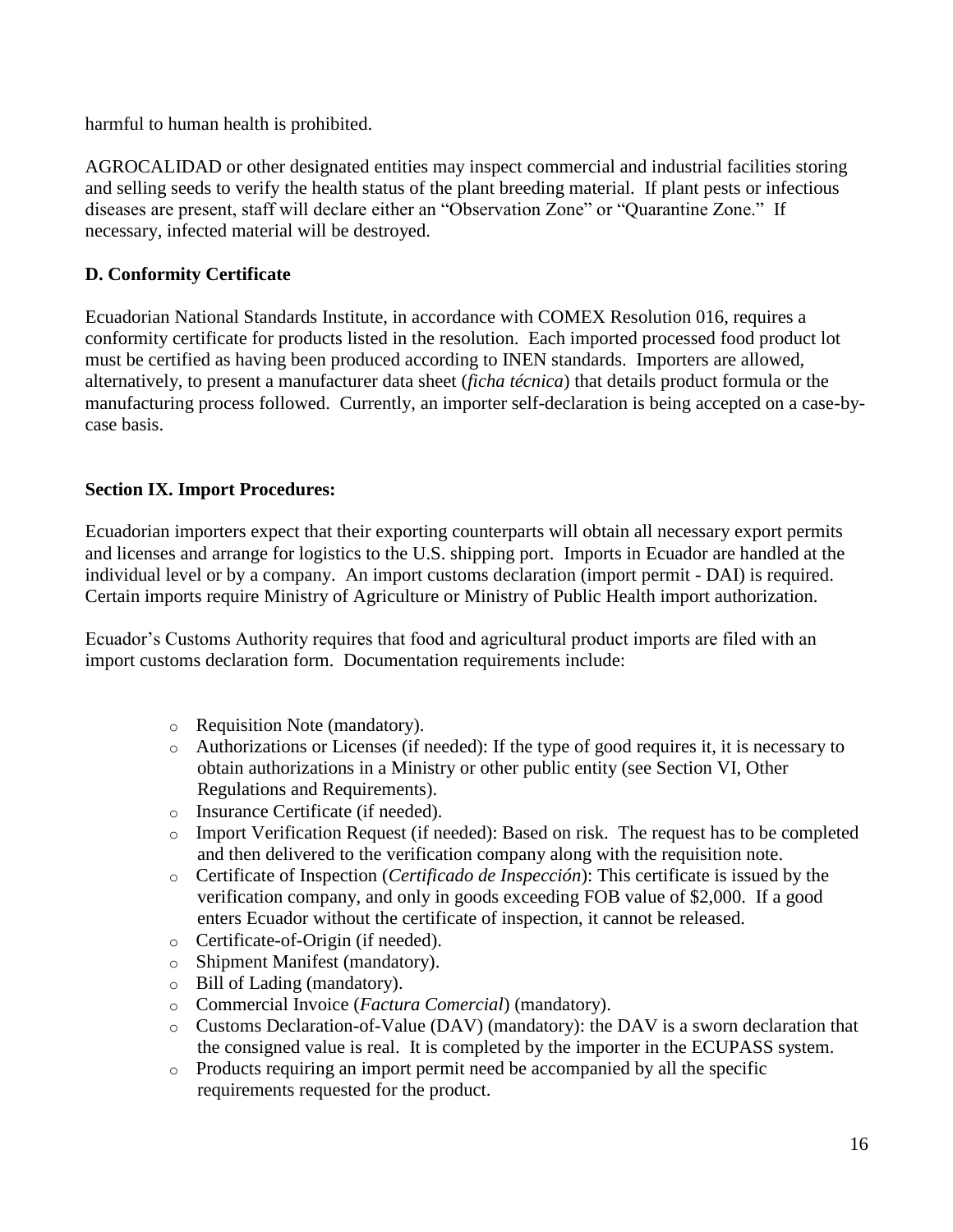o An ARCSA food sanitary registry for processed food products or a health certificate for animals, plants, or animal or plant by-products that meets AGROCALIDAD's import requirements.

Once the customs agent transmits the import customs declaration, Customs assigns an inspection control channel. Control channel inspections range from a simple documentation review to the physical inspection of products. Any discrepancies between the import customs declaration and the shipment will lead to delays and possible shipment confiscation. Customs does permit the re-export of products. FAS Quito cautions exporters not to send samples or extra promotional items not included on the import customs declaration. Import documents do not need to be translated into Spanish.

#### **Customs Clearance Steps**

- The import declaration is submitted to the corresponding Customs district, which verifies the data and confirms compliance with all requirements. If there are no objections, the declaration will be accepted, and the district will assign a validation number. Once the declaration is accepted, it is final and cannot be amended.
- Document revision or visual examination of the goods, establishing product nature, quantity, value, and tariff classification.
- In the visual examination, the verification company checks the merchandise, verifies that the security seal has not been tampered with, and compares the declaration with the actual load. If correct, the document review follows. If not consistent, the verification company will verify that the difference is within a margin of tolerance (maximum 10 percent of the taxes) and the importer will pay the same. Taxes are paid on actual quantity; differences exceeding 10 percent are considered illegal shipments.
- The physical examination takes additional time. Seventy percent of the containers at the port of Guayaquil are held more than 15 working days.
- The verification company carries out the document revision. This consists of verifying that what was declared matches the accompanying documents on the import customs declaration. If there are no objections, the Customs district will authorize the payment of tariffs, which will be done through an authorized bank. Subsequently, Customs will confirm payment and authorize the delivery of the merchandise.
- Customs may demand a guarantee of 20 percent of the total amount to be paid within a maximum period of 60 days. If the commercial invoice is missing in the declaration, the merchandise can be removed with a guarantee. The time period allowed for presenting a new invoice is 30 days. However, if the certificate-of-origin is missing it is recommended to leave the merchandise with Customs until the new certificate arrives.
- Appeals need to be made within 20 days of Customs' action/notification.

## **Specific Rules for Agricultural Imports**

Inspection of agricultural products in the country-of-origin is a legal requirement. Verification companies hired for this purpose will carry out the inspection. Ecuador's animal and plant health laws stipulate that agricultural and livestock products (except industrialized products) can only arrive at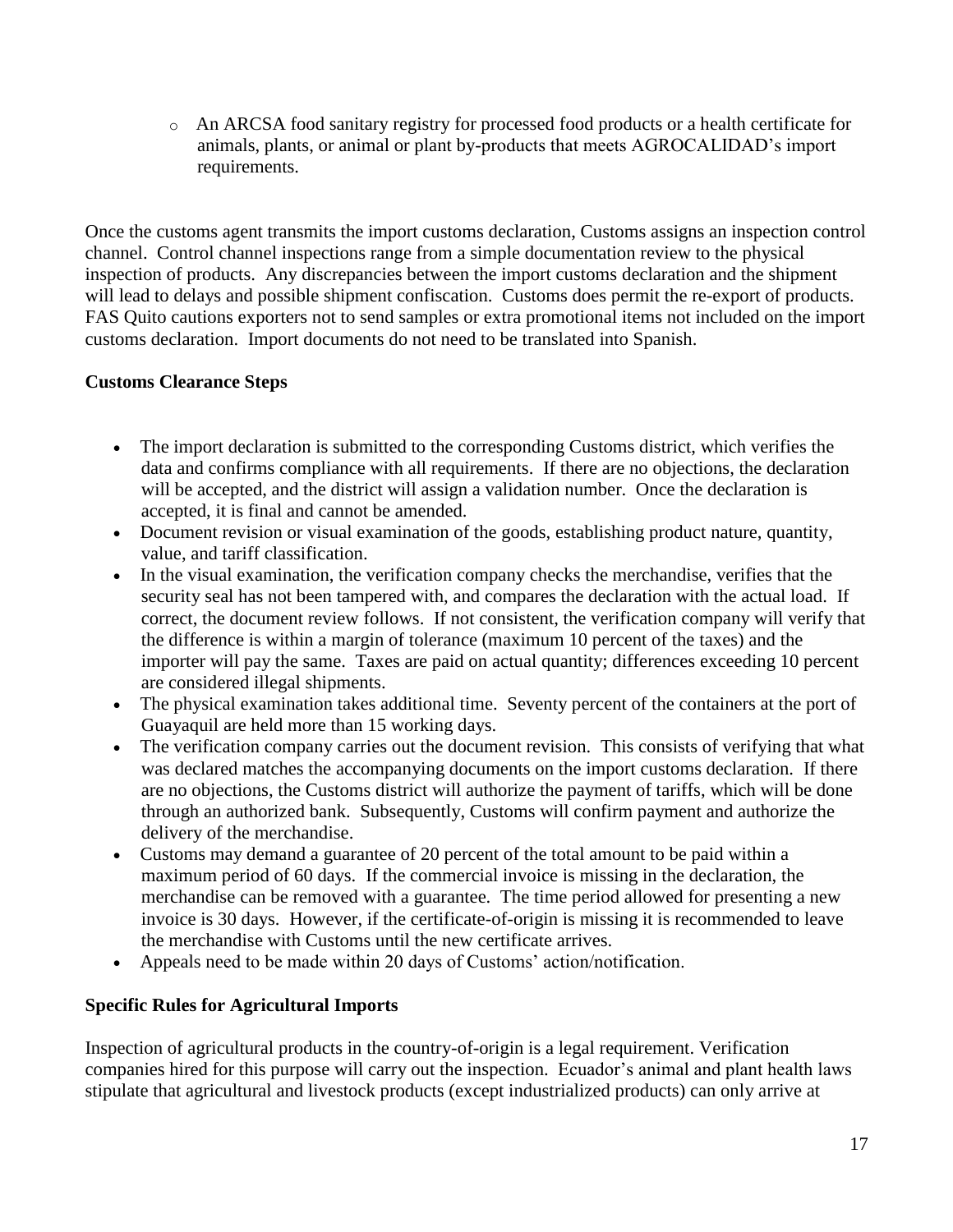seaports and airports where AGROCALIDAD is present.

**Airports:** Quito and Guayaquil **Seaports**: Guayaquil, Manta, Esmeraldas, and Puerto Bolívar **Terrestrial Ports:** Tulcan, Macara, and Huaquillas

#### **Section X. Copyright and/or Trademark Laws:**

Ecuador's Intellectual Property Law (May 19, 1998) regulates and guarantees intellectual property. The law covers inventions, trademarks, commercial logos and models, commercial and industrial secrets, brand names, distinctive appearances of businesses and commercial establishments and any other intellectual creation for agricultural, industrial or commercial use. The law applies to both Ecuadorians and foreign nationals.

#### **A. Trademarks**

Trademark registration applications are filed with the National Institute of Intellectual Property (IEPI). The initial request to register a trademark made in a WTO member state, the Andean Community, or through the Paris Agreement for the Protection of Industrial Property grants the applicant the priority right for a period of up to six months in which to file the trademark application in Ecuador.

A trademark registration is valid for 10 years from the date of its concession and it can be renewed. The applicant must pay the IEPI a fee of \$208 plus an additional \$260 fee for testing, \$28 for annual maintenance fee, and a \$54 trademark title fee. Legal representation fees may exceed \$1,000. The renewal of a trademark must be requested six months prior to its expiration.

## **B. Brand Names**

Brand names are registered with the National Institute of Intellectual Property. Procedures for registration are the same as followed for trademark registration. Registration entails benefit for the registration holder. The right to exclusive use is premised on the brand name's public and continuous use in trade for a period of no less than six months. Brands are protected without the obligation of registration. Brand name registrations do not have maximum validity times.

## **Appendix I. Government Regulatory Agency Contacts:**

## **MINISTRY OF FOREIGN RELATIONS**

Address: Carrión E1-76 y Avda. 10 de Agosto, Quito, Ecuador Phone: (593 2) 299-3200 · [www.cancilleria.gob.ec/](http://www.cancilleria.gob.ec/)

#### **MINISTRY OF PRODUCTION, FOREIGN COMMERCE AND INVESTENT**

Address: Address: Av. Malecón Simón Bolívar #100 y Calle 9 de Octubre, Guayaquil, Ecuador Phone: (593 4) 259-1370 · [www.comercioexterior.gob.ec/](http://www.comercioexterior.gob.ec/)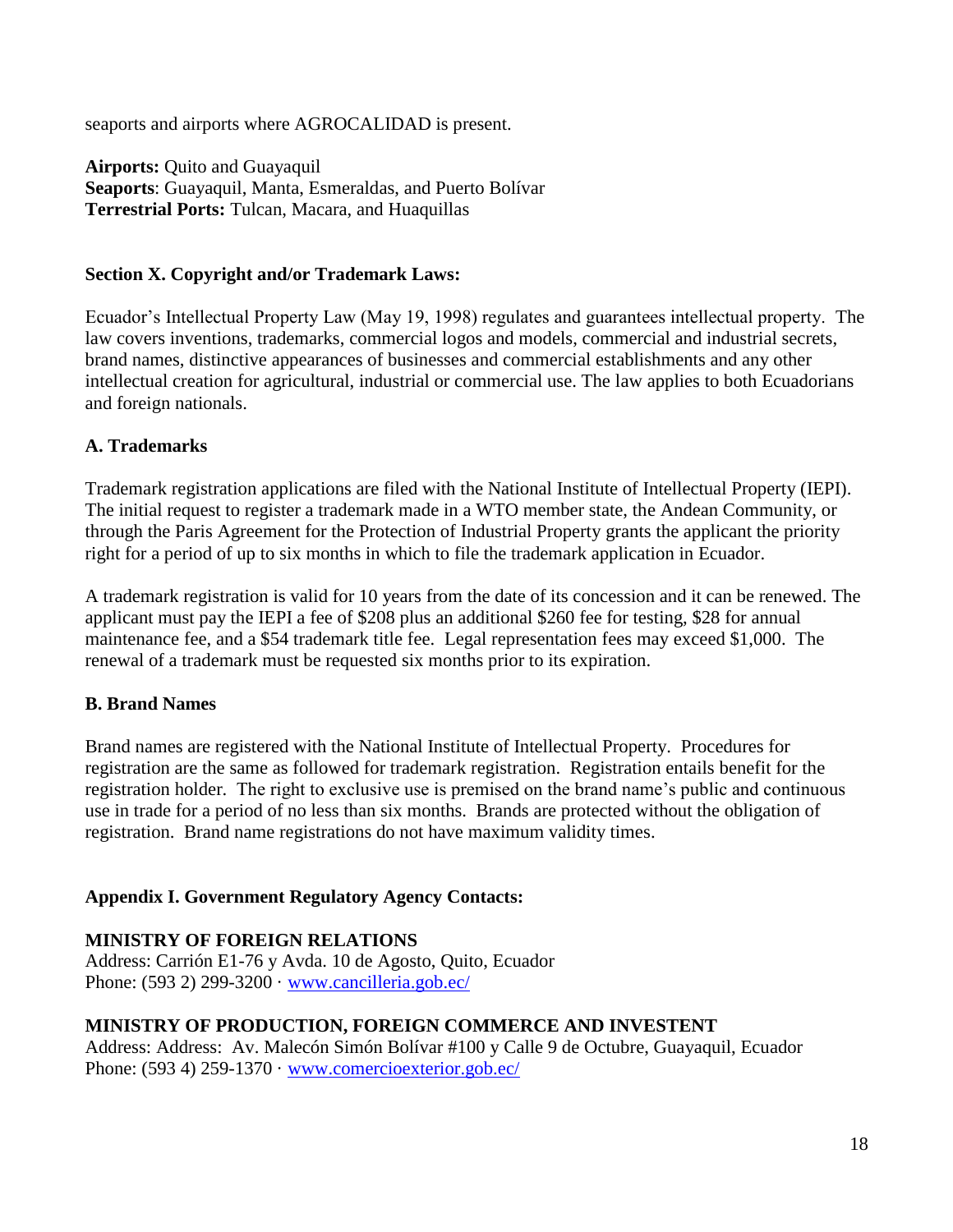#### **MINISTRY OF PUBLIC HEALTH**

Address: Avda. República del Salvador 36-64 y Suecia, Quito, Ecuador Phone: (593 2) 381-4400 · [www.salud.gob.ec/](http://www.salud.gob.ec/)

- Under Secretary of Health Surveillance Phone: (593 2) 381-4400
- National Health Surveillance Control Department Phone: (593 2) 381-4400
- Food Safety Office Phone: (593 2) 381-4400

## **MINISTRY OF AGRICULTURE AND LIVESTOCK**

Address: Eloy Alfaro 30-350 y Amazonas, Quito, Ecuador Phone: (593 2)-396-0100 and 396-0200 · [www.agricultura.gob.ec/](http://www.agricultura.gob.ec/)

Ecuadorian Agricultural Quality Guarantee Agency (AGROCALIDAD) Phone: (593 2) 254-4476 · Fax: (593 2) 222-8448

- Plant Health Directorate Phone: (593 2) 254-8823 Ext. 131 · Fax: (593 2) 222-8448 Ext. 130
- Animal Health Phone: (593 2) 254-8823 Ext. 136 · Fax: (593 2) 222-8448 Ext. 133
- Agricultural Products Food Safety Control and Register Division Phone: (593 2) 254-3319 · Fax: (593 2) 222-8448

#### **MINISTRY OF AQUACULTURE AND FISHERIES**

Address: puerto pesquero artesanal de san mateo, manta, ecuador Phone:  $(593 5) 266-6109 \cdot www.acuaculturaypesca.gov.ec/$ 

#### **CODEX COMMITTEE IN ECUADOR**

Phone: (593 2) 256-5626 · Fax: (593 2) 256-7815 · [www.codexalimentarius.net/](http://www.codexalimentarius.net/)

#### **ECUADORIAN NATIONAL STANDARDS INSTITUTE (INEN)**

Address: Baquerizo Moreno E8-29 y Diego de Almagro, Quito, Ecuador Phone: (593 2) 252-8556 and 256-5626 · Fax: (593 2) 2567815 <http://www.normalizacion.gob.ec/>

• Normalization Directorate Phone: (593 2) 250-1885

## **NATIONAL SANITARY CONTROL AND REGULATION AGENCY (ARCSA)**

Address: Ciudadela Samanes, Av. Francisco de Orellana y Av. Paseo del Parque. Bloque 5 Guayaquil, Ecuador

Phone: (593-4) 372-7440 · [www.controlsanitario.gob.ec/](http://www.controlsanitario.gob.ec/)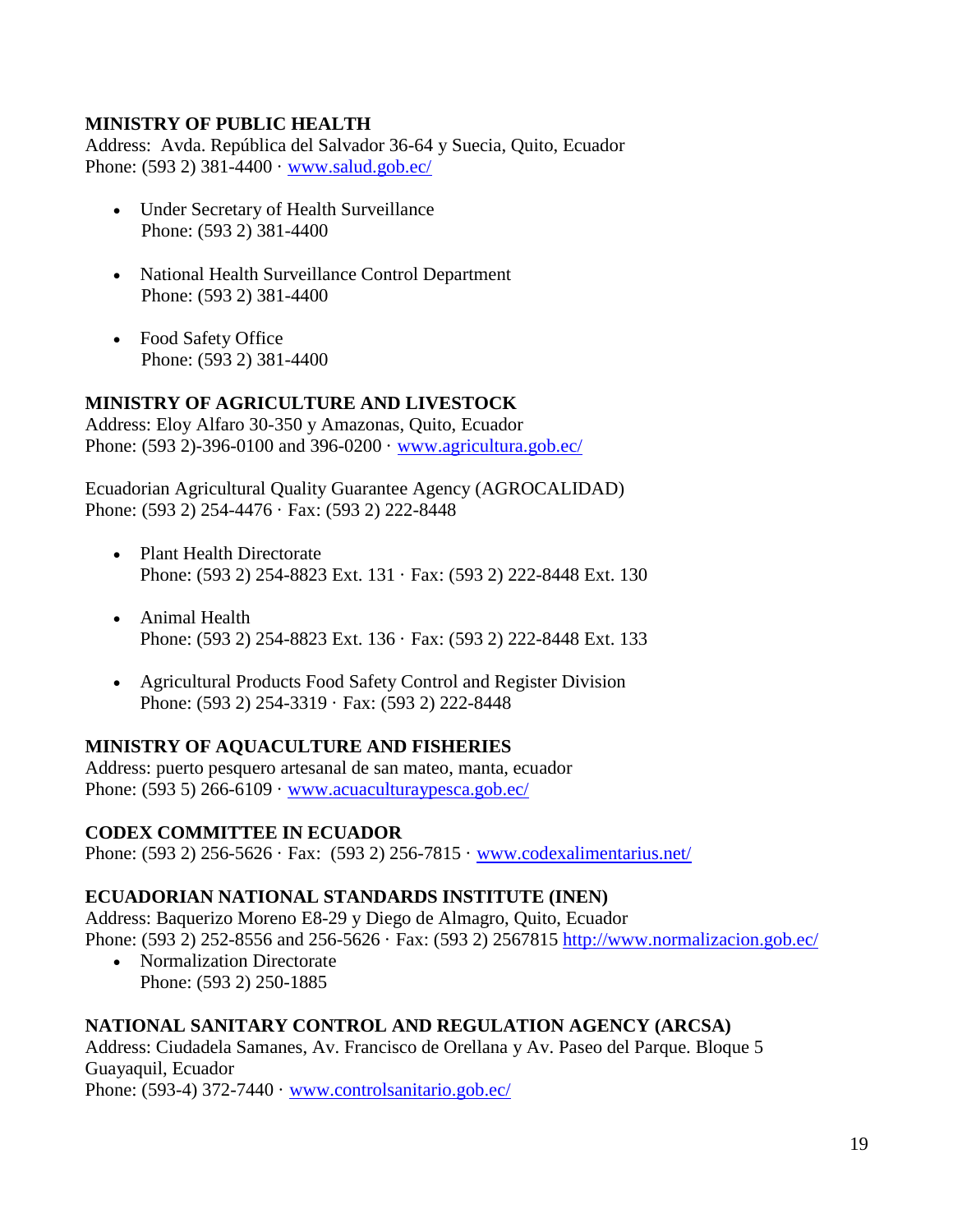• Quito Office Address: Juan León Mera N19-16 y Av. Patria, Edificio Senplades, planta baja Phone: (593 2) 222-9865

#### **ECUADORIAN CUSTOMS SERVICE (SENAE)**

- General Manager Office GUAYAQUIL Address: Av. Malecón Simón Bolívar #100, Piso 13 Edificio La Previsora Phone: (593 4) 373 1030
- District Manager Office OUITO Address: Nuevo Aeropuerto Internacional Mariscal Sucre - Parroquia de Tababela - Conector Alpachaca-Centro Logístico de Carga Phone: (593 2) 394-5830 · [www.aduana.gob.ec/](http://www.aduana.gob.ec/)
- District Manager Office Address: Seaport Phone: (593 4) 248-1166 and 248-1879
- Aero Cargo Deputy Manager Office Address: Simón Bolívar Airport Phone: (593 4) 228-7834 and 228-7827
- Regional Deputy Manager Office Address: Av. 10 de Agosto 1731 y San Gregorio - Edificio Epsilon Phone: (593 4) 321-5019

#### **NATIONAL INSTITUTE OF INTELLECTUAL PROPERTY**

Address: Avda. República 396 y Diego de Almagro - Edificio Fórum 300, Quito-Ecuador Phone:  $(593 2) 394-0000 \cdot www.iepi.gov.ec/$ 

- Trademarks Department Phone: (593 2) 250-8000 Ext. 235
- Patents Department Phone: (593 2) 255-4887 Ext. 220 · Fax: (593 2) 254-3894

#### **Appendix II. Other Import Specialist Contacts:**

**U.S. Embassy Quito, Foreign Agricultural Service (FAS) Office of Agricultural Affairs** Physical Location: Avda. Avigiras E12-170 y Ave. Ely Alfaro, Quito, Ecuador Phone: (593-2) 398-5323, E-mail: agquito@fas.usda.gov

For additional information, see [www.fas.usda.gov.](http://www.fas.usda.gov/) See also to our Exporter Guide, Food and